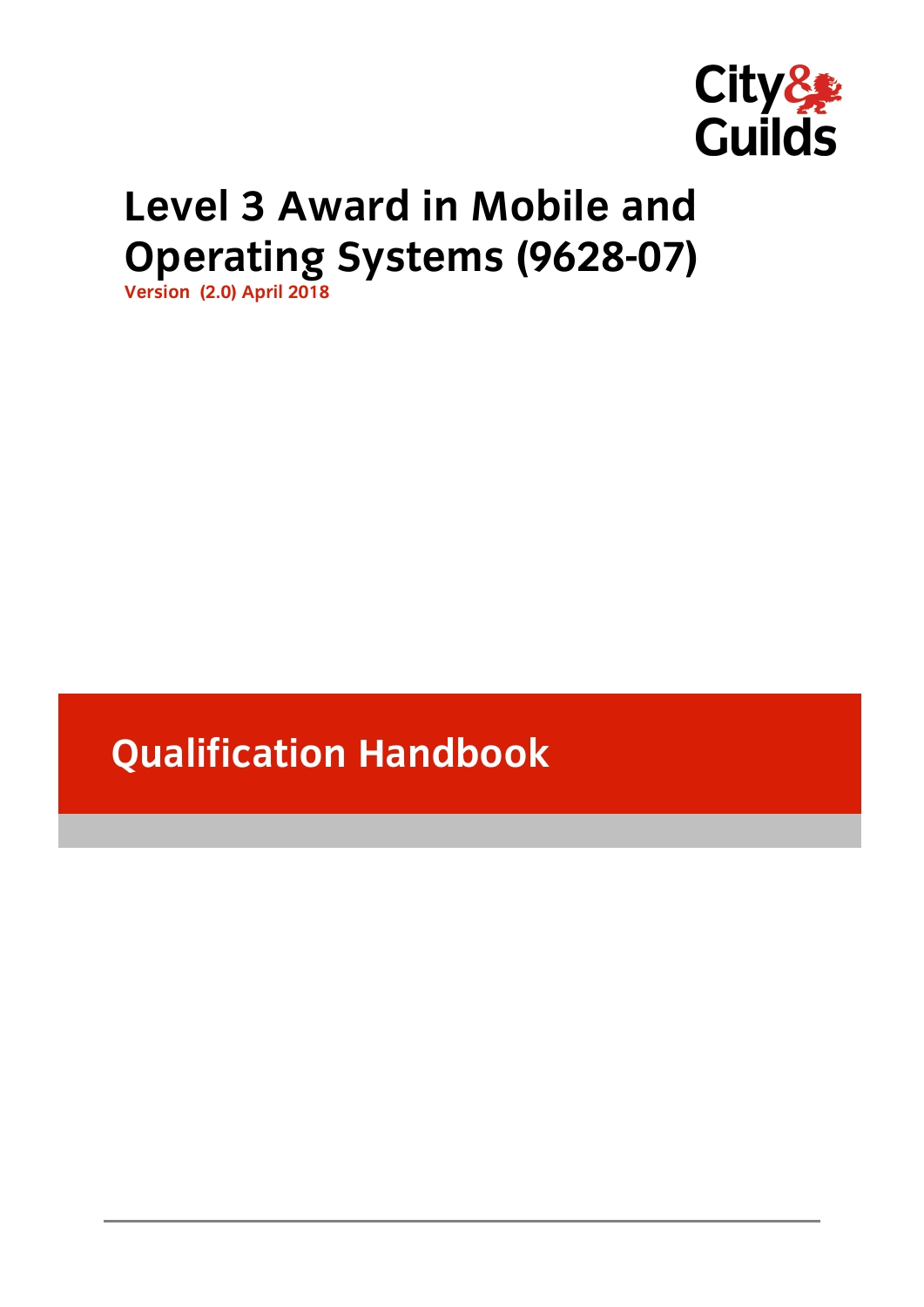## **Qualification at a glance**

| <b>Industry area</b>                                    |            | <b>IT Professional</b> |                                                                                                             |                                          |
|---------------------------------------------------------|------------|------------------------|-------------------------------------------------------------------------------------------------------------|------------------------------------------|
| <b>City &amp; Guilds number</b>                         | 9628       |                        |                                                                                                             |                                          |
| Age group                                               | $16+$      |                        |                                                                                                             |                                          |
| <b>Assessment</b>                                       |            |                        | Online multiple choice test                                                                                 |                                          |
| <b>Approvals</b>                                        |            |                        | Approval application required.<br>Please see www.cityandguilds.com for details.                             |                                          |
| <b>Registration and certification</b>                   | dates.     |                        | Registration and certification of this qualification is<br>through the Walled Garden, and is subject to end |                                          |
| <b>Title and level</b>                                  | <b>GLH</b> | <b>TQT</b>             | <b>City &amp; Guilds</b><br>qualification<br>number                                                         | <b>Ofqual</b><br>accreditation<br>number |
| Level 3 Award in Mobile and<br><b>Operating Systems</b> | 24         | 120                    | 9628-07                                                                                                     | 603/0619/1                               |

| Version and date | <b>Change detail</b>            | <b>Section</b> |
|------------------|---------------------------------|----------------|
| 2.0 April 2018   | Test specification detail added | Assessment     |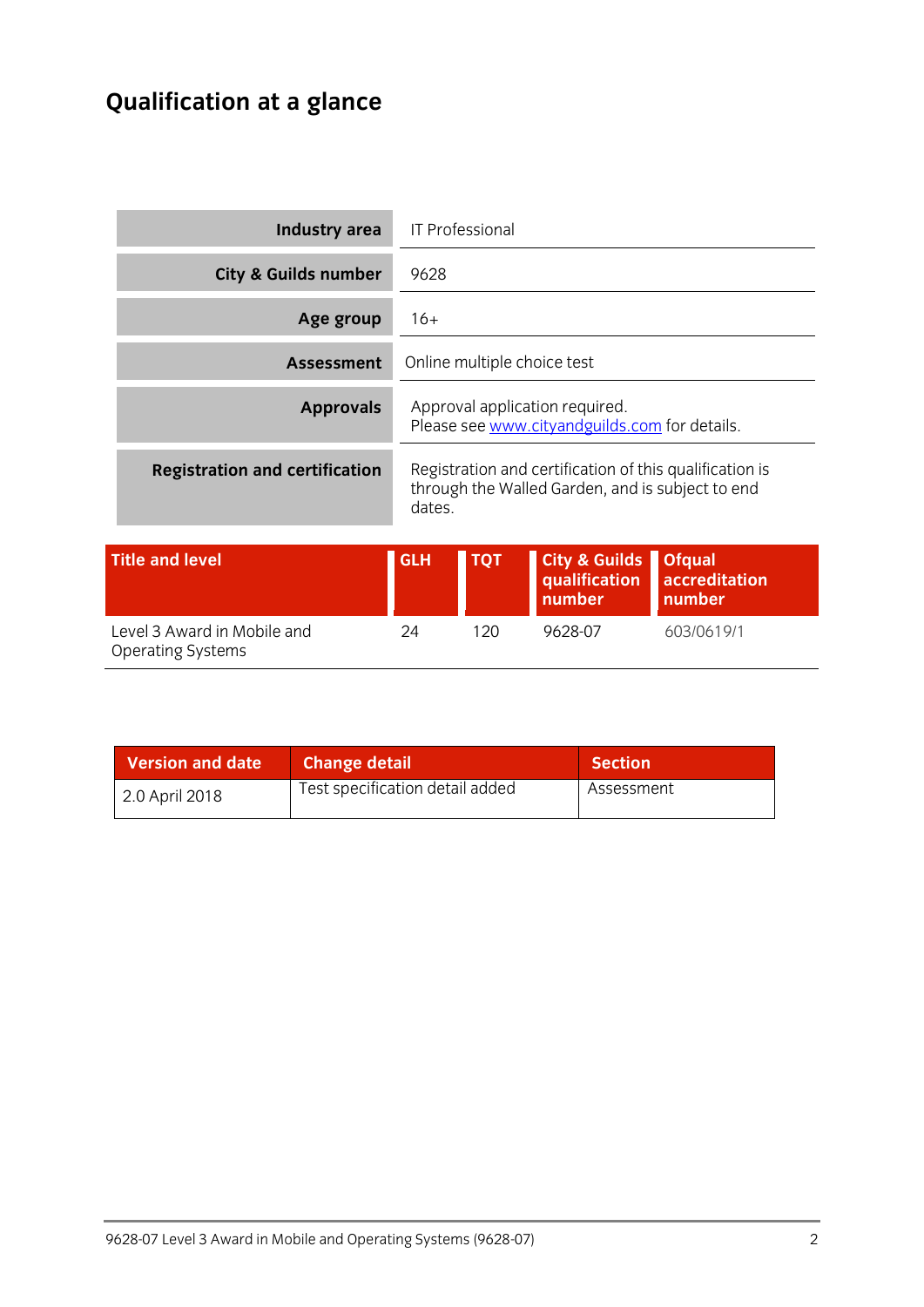## **Contents**

|              |                     | <b>Qualification at a glance</b>             | $\overline{2}$          |
|--------------|---------------------|----------------------------------------------|-------------------------|
|              | <b>Contents</b>     |                                              | $\overline{\mathbf{3}}$ |
| 1            | <b>Introduction</b> |                                              | $\overline{\mathbf{4}}$ |
|              |                     | Structure                                    | 5                       |
|              |                     | <b>Total Qualification Time</b>              | 5                       |
| $\mathbf{2}$ |                     | <b>Centre requirements</b>                   | 6                       |
|              |                     | Approval                                     | 6                       |
|              |                     | Resource requirements                        | 6                       |
| 3            |                     | Delivering the qualification                 | 8                       |
|              |                     | Initial assessment and induction             | 8                       |
| 4            | <b>Assessment</b>   |                                              | 9                       |
|              |                     | Summary of assessment methods                | 9                       |
|              |                     | Assessment strategy                          | 9                       |
| 5            | Administration      |                                              | 11                      |
|              |                     | Quality assurance                            | 11                      |
|              |                     | Other issues                                 | 11                      |
| 6            | <b>Units</b>        |                                              | 12                      |
|              |                     | Availability of units                        | 12                      |
|              |                     | Structure of the units                       | 12                      |
|              | <b>Unit 307</b>     | <b>Mobile and Operating Systems</b>          | 13                      |
|              | <b>Appendix 1</b>   | <b>Relationships to other qualifications</b> | 20                      |
|              | <b>Appendix 2</b>   | <b>Sources of general information</b>        | 21                      |
|              | <b>Appendix 3</b>   | <b>Useful contacts</b>                       | 23                      |
|              |                     |                                              |                         |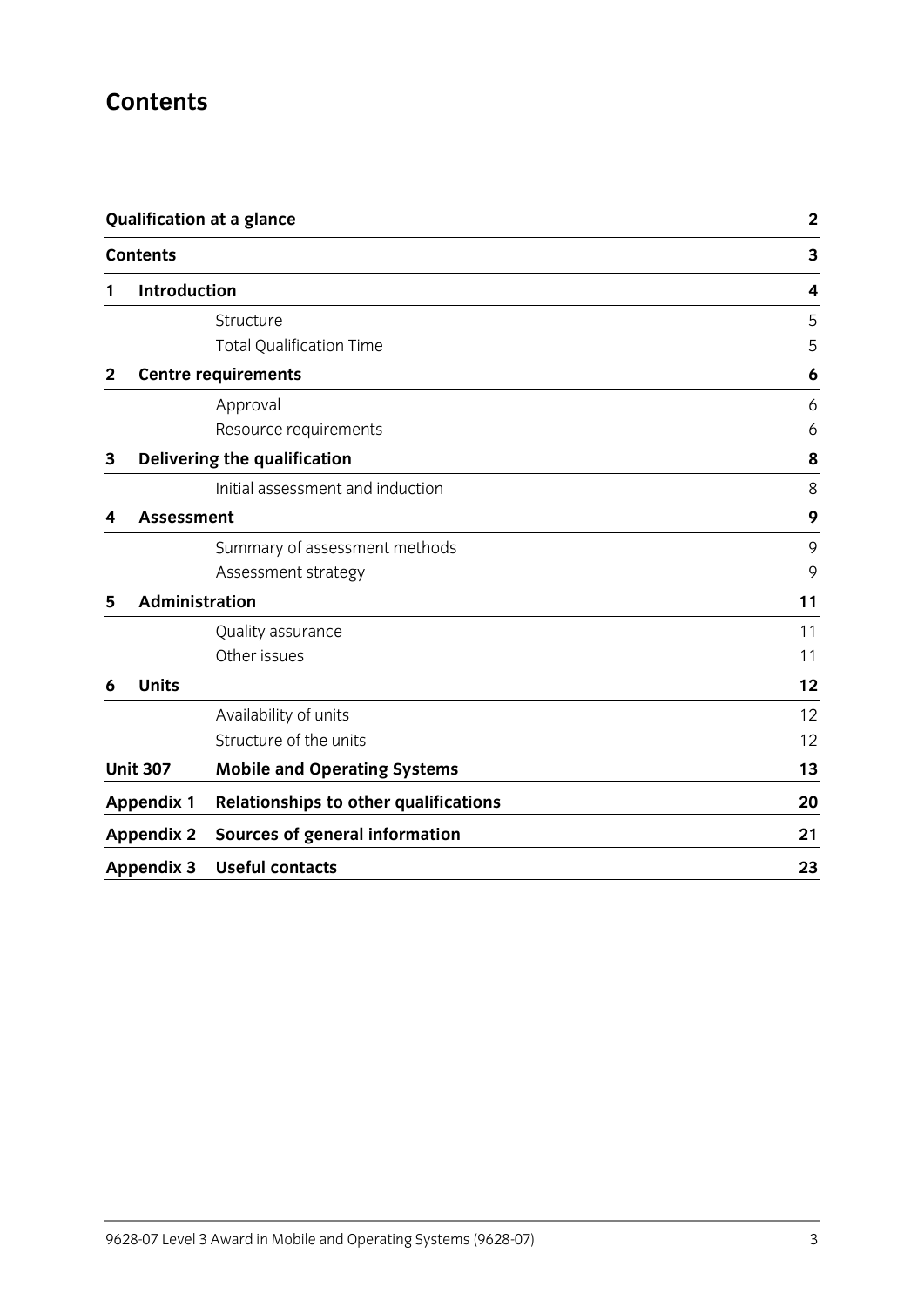## **1 Introduction**

This document tells you what you need to do to deliver the qualification:

| <b>Area</b>                                                 | <b>Description</b>                                                                                                                                                                                                                                                                                                                                                                                                                                                  |
|-------------------------------------------------------------|---------------------------------------------------------------------------------------------------------------------------------------------------------------------------------------------------------------------------------------------------------------------------------------------------------------------------------------------------------------------------------------------------------------------------------------------------------------------|
| Who is the qualification for?                               | This qualification is designed to support learners to<br>develop a full range of underpinning knowledge that can be<br>used in a variety of businesses and industries that<br>demonstrate confidence and transferability in a Digital<br>Technology Environment.                                                                                                                                                                                                    |
| What does the qualification cover?                          | The primary role of an Infrastructure Technician is to<br>provide support to internal and external customers,<br>helping them to be productive when using technology to<br>do their own jobs, by using tools to problem solve and<br>troubleshoot non-routine problems. This qualification<br>covers current operating systems and secure deployment<br>of remote mobile devices.                                                                                   |
| What opportunities for progression<br>are there?            | This qualification is part of the Digital Industries<br>Apprenticeship programme and are not offered as<br>standalone products.<br>On achieving this qualification the learner will have<br>completed a section of the knowledge element as part of<br>their apprenticeship journey.                                                                                                                                                                                |
| Who did we develop the qualification<br>with?               | It was developed in collaboration with employers, sector<br>experts and training providers using the Standard as the<br>baseline. The Standards have been created by The Tech<br>Partnership and their Employer Groups for the specific<br>areas. The qualification embodies the required learning for<br>an apprentice to have the opportunity to successfully gain<br>the relevant knowledge for their chosen career path in a<br>Digital Technology environment. |
| Is it part of an apprenticeship<br>framework or initiative? | Yes-9648 Infrastructure Technician                                                                                                                                                                                                                                                                                                                                                                                                                                  |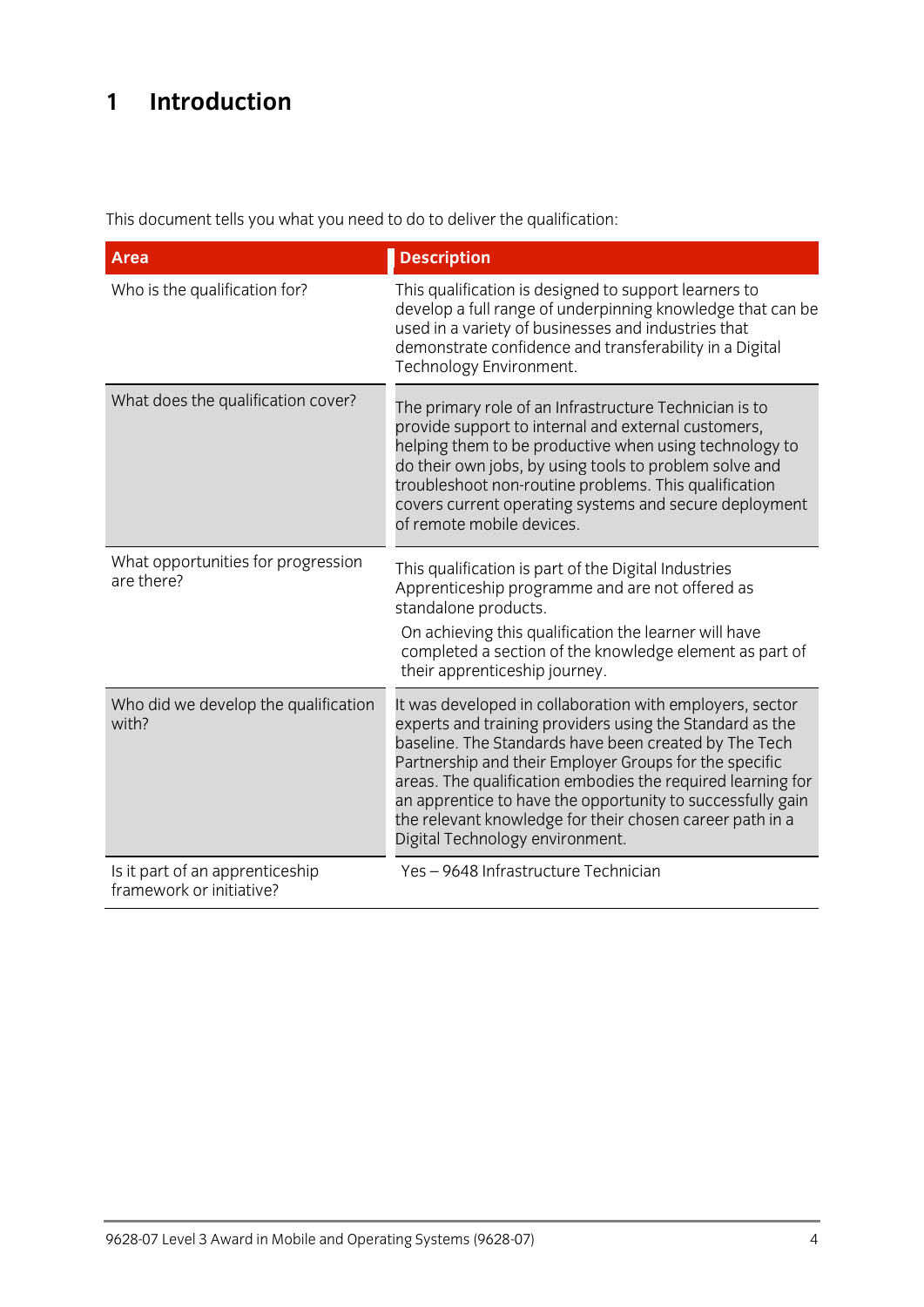# **Structure**

Learners must complete the single unit 307 to gain this qualification.

# **Total Qualification Time**

Total Qualification Time (TQT) is the number of notional hours which represents an estimate of the the achievement of the level of attainment necessary for the award of a qualification. the achievement of the level of attainment necessary for the award of a qualification.

- TQT is comprised of the following two elements:<br>• The number of hours which an awarding organisation has assigned to a qualification for Guided Learning, and
- an estimate of the number of hours a Learner will reasonably be likely to spend in preparation,  $\bullet$ study or any other form of participation in education or training, including assessment, which takes place as directed by - but, unlike Guided Learning, not under the Immediate Guidance or takes place as directed by  $\frac{1}{2}$  - but, under the Immediate Guided Construction or under the Immediate Guidance or under the Immediate or under the Immediate Guidance or under the Immediate or under the Immediate or un Supervision of - a leading provider or other, supervisor, the provider or other, and the education or other, a<br>Training training.

| <b>Title and level</b>                                  | <b>GLH</b> | <b>TOT</b> |  |
|---------------------------------------------------------|------------|------------|--|
| Level 3 Award in Mobile and<br><b>Operating Systems</b> | 24         | 120        |  |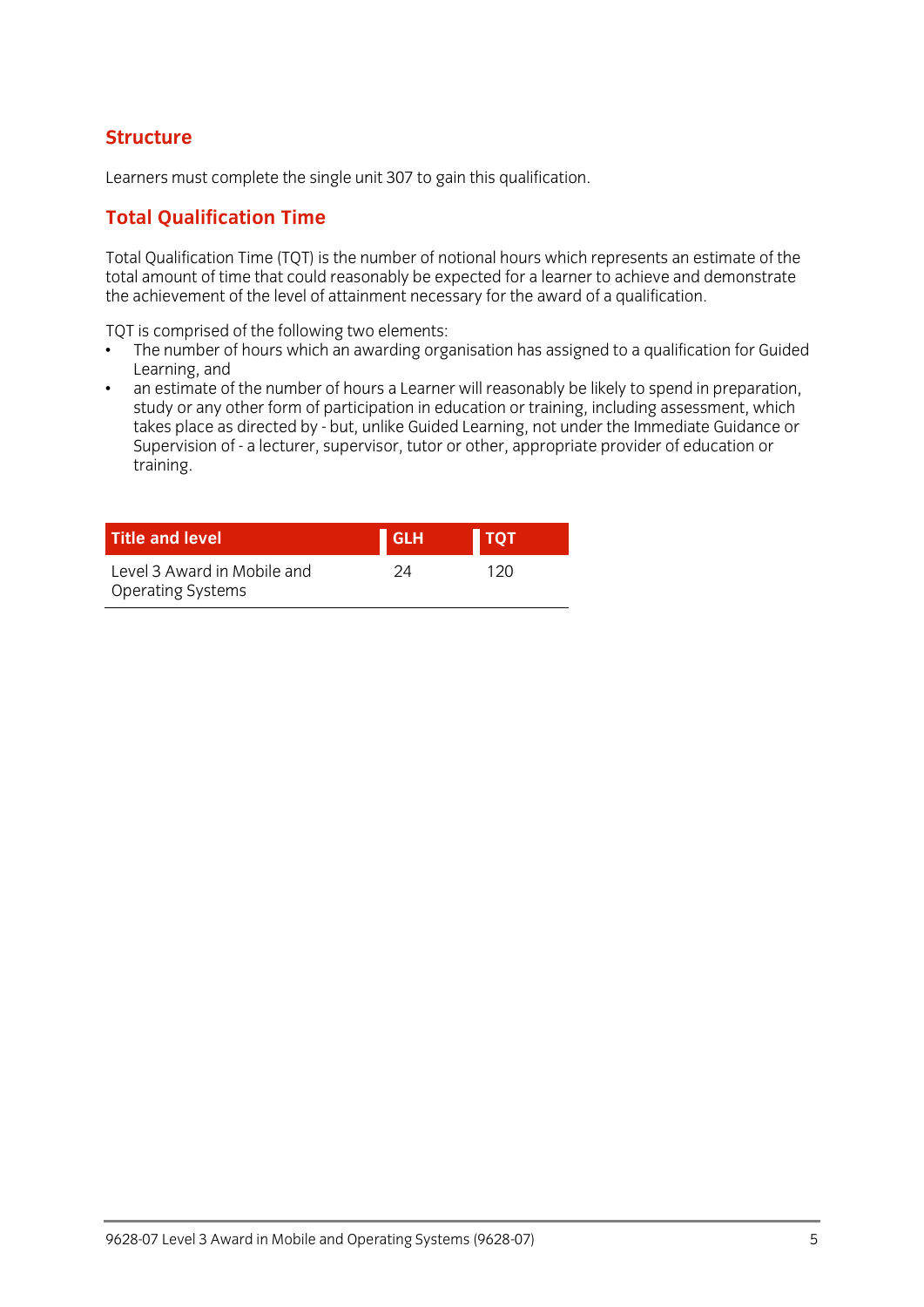### $\overline{2}$ **2 Centre requirements**

## **Approval**

Fast Track Approval is offered to existing City & Guilds Centres offering the SASE framework for the<br>Apprenticeship, Advanced Apprenticeship and/or Higher Apprenticeship for IT, Software, Web and Telecoms through City & Guilds. See the separate document on our website that provides details of the Fast Track Process and actions to be taken. Please note the Fast Track form will list the Apprenticeship package under 9648 which relates to the Apprenticeship Standards. The form will automatically approve centres to this qualification and the other knowledge qualifications that sit in the Apprenticeship Standard. the Apprenticeship Standard.

City & Guilds is offering the opportunity for existing City & Guilds centres delivering SASE framework for the Advanced and/or Higher Level Apprenticeship for IT, Software, Web and Telecoms with other Awarding Organisations to gain approval for these Apprenticeship Standards through the Common Approval Framework. See the separate document at www.cityandguilds.com which Common Apple Framework. See the separate document at the separate document at the separate document at which is<br>Interviewed at a which we have a window which we have a window which we have a window which we have a window w provides details of the New Programme Process and actions to be taken.

Centres that are not currently with City & Guilds will need to complete a Customer Application Form Approval Process. Please note that approval to the 9648 package will automatically approve you to this qualification and the other knowledge qualifications in this package - centres will not need to register onto the individual knowledge qualifications and therefore do not need direct approval. See the separate document on our website that provides details of the New Centre Approval Process and actions to be taken and actions to be taken.

Centre staff should familiarise themselves with the structure, content and assessment requirements of the qualification before designing a course programme. requirements of the qualification before designing a course programme.

### **Resource requirements**

#### **Resources** *Resources*

Please see the individual unit information for any resources required.

### *Centre staffing*

Staff delivering this qualification must be able to demonstrate that they meet the following occupational expertise requirements. They should:

- be occupationally competent or technically knowledgeable in the areas for which they are delivering training and/or have experience of providing training. This knowledge must be to the same level as the training being delivered
- have recent relevant experience in the specific area they will be assessing<br>• have credible experience of providing training
- have credible experience of providing training.

While the Assessor/Verifier (A/V) units/TAQA are valued as qualifications for centre staff, they are not currently a requirement for these qualifications. However, City & Guilds encourage trainers and assessors to qualify to the current TAOA standard. Centre staff may undertake more than one role, eg tutor and assessor or internal verifier, but cannot internally verify their own assessments. eg tutor and assessor or internal verifier, but cannot internally verify their own assessments.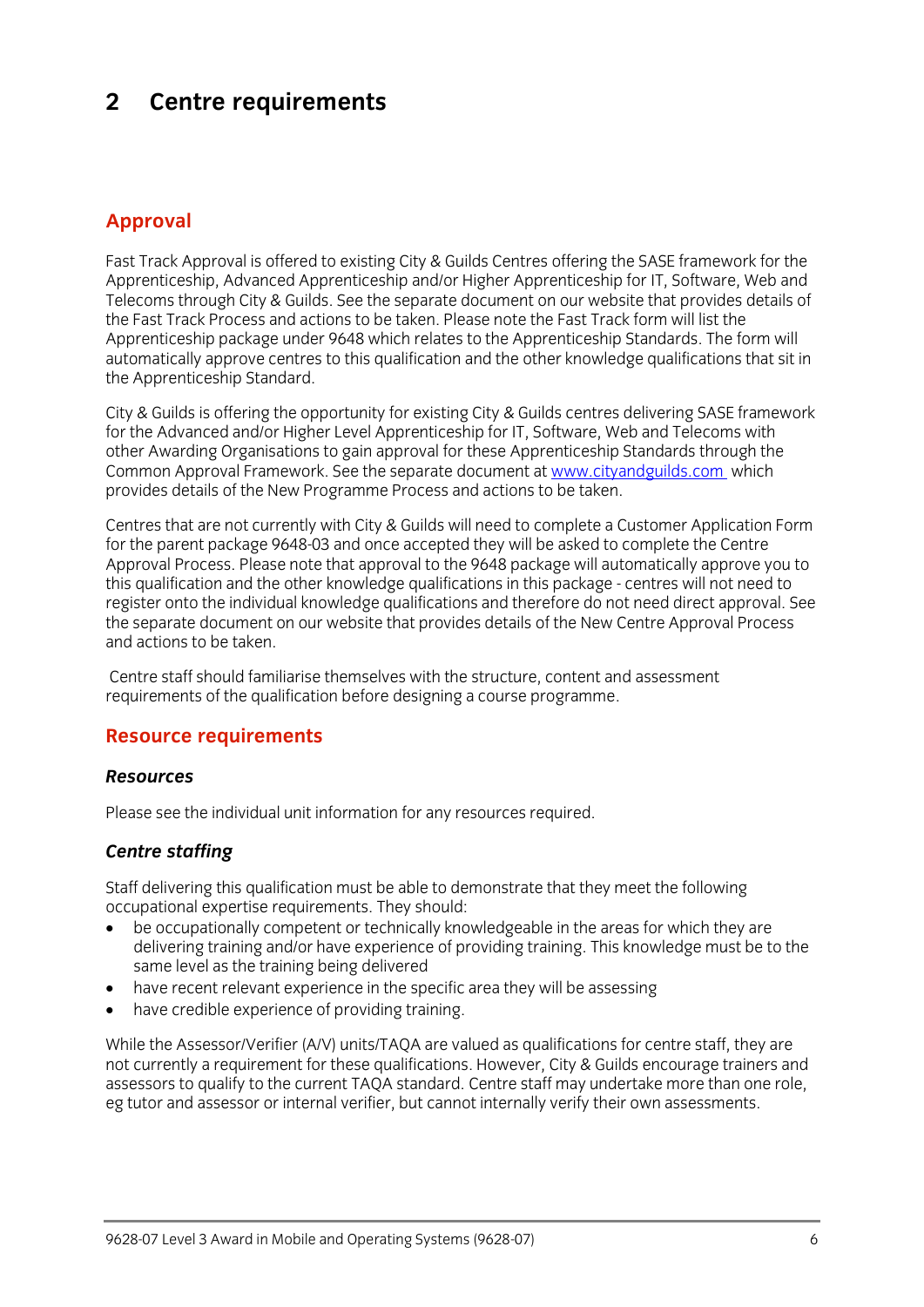## *Continuing Professional Development (CPD)*

Centres are expected to support their staff in ensuring that their knowledge and/or practice remains current. This includes currency within the occupational area and of best practice in delivery. mentoring, training, assessment and quality assurance. It should also take account of any national, international policy and legislative developments. international policy and legislative developments.

Internal quality assurance is key to ensuring that the assessment of evidence for units is of consistent and appropriate  $\frac{1}{2}$  should: They should: They should: They should: They should: They should: They should: They should: They should: They should: They should: They should: They should: They should: They sho

- be occupationally competent or technically knowledgeable in the area for which they are
- have recent relevant experience in the specific area they will be assessing<br>• have credible experience of providing training
- have credible experience of providing training
- have a CV available demonstrating relevant experience and any qualifications held.

In certain circumstances, City & Guilds will recognise non-accredited learning and experience as equivalent as follows:

If the Internal Quality Assurer does not hold a qualification they must be able to<br>demonstrate evidence of working to their own organisation's internal quality assurance standards which clearly link to V1/TAOA or other equivalent standards for internal quality standards which clearly link to V1/TAQA or other equivalent standards for internal quality.<br>ASSUIFANCE assurance.

### **Learner entry requirements**

City & Guilds does not set entry requirements for these qualifications. However, centres must ensure that learners have the potential and opportunity to gain the qualifications successfully and that they have the full engagement of the employers for the full programme.  $t_{\rm t}$  that the employers for the full programme.

# **Age restrictions**

city is guilds cannot accept any registrations for rearners under 16 as these qualifications are not approved for learners under 16.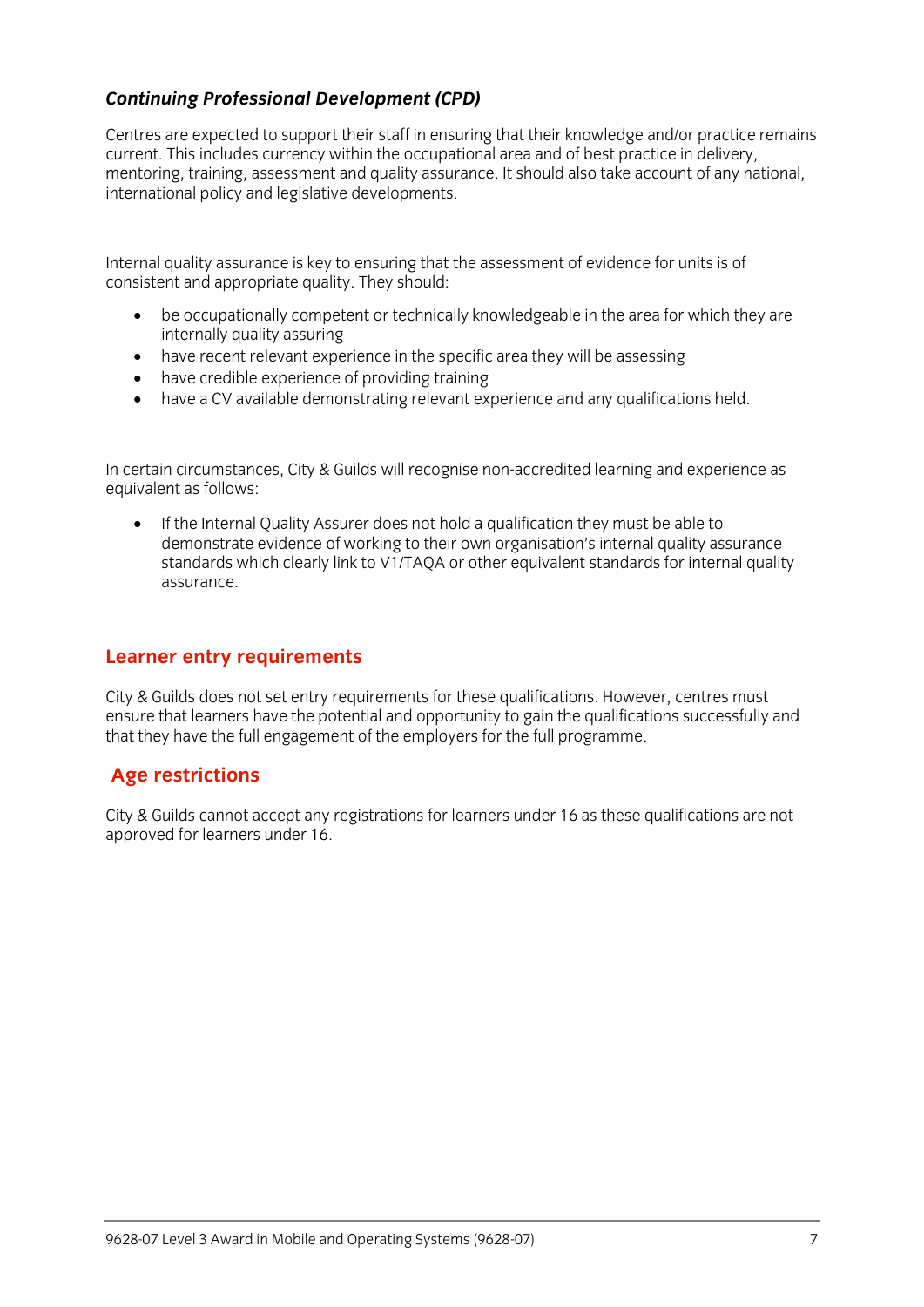### $\mathbf{3}$ **3 Delivering the qualification**

#### Initial assessment and induction **Initial assessment and induction**

An initial assessment of each learner should be made before the start of their programme to identify:

- $\bullet$  if the learner has any specific training needs<br>  $\bullet$  sunnort and quidance they may need when
- support and guidance they may need when working towards their qualifications
- any units they have already completed, or credit they have accumulated which is relevant to the
- $\bullet$  the appropriate type and level of qualification.

We recommend that centres provide an induction programme so the learner fully understands the requirements of the qualification, their responsibilities as a learner, and the responsibilities of the centre. This information can be recorded on a learning contract. centre. This information can be recorded on a learning contract.

## *Recording documents*

Learners and centres may decide to use a paper-based or electronic method of recording evidence.

City & Guilds endorses several ePortfolio systems, including our own, Learning Assistant, an easy-to-<br>use and secure online tool to support and evidence learners' progress towards achieving qualifications. Further details are available at: www.cityandguilds.com/eportfolios.  $q_1$  is a complete at  $\cdots$  are available at: when  $q_1$  and  $q_2$  at  $\cdots$  epoch.com/epoch.com/epoch.com/epoch.com/epoch.com/epoch.com/epoch.com/epoch.com/epoch.com/epoch.com/epoch.com/epoch.com/epoch.com/epoch.com/epoc

City & Guilds has developed a set of *Recording forms* including examples of completed forms, for new and existing centres to use as appropriate. Recording forms are available on the City & Guilds website.

Although new centres are expected to use these forms, centres may devise or customise<br>alternative forms, which must be approved for use by the external verifier, before they are used by learners and assessors at the centre. Amendable (MS Word) versions of the forms are available on the City & Guilds website.  $t_{\rm t}$  the City website.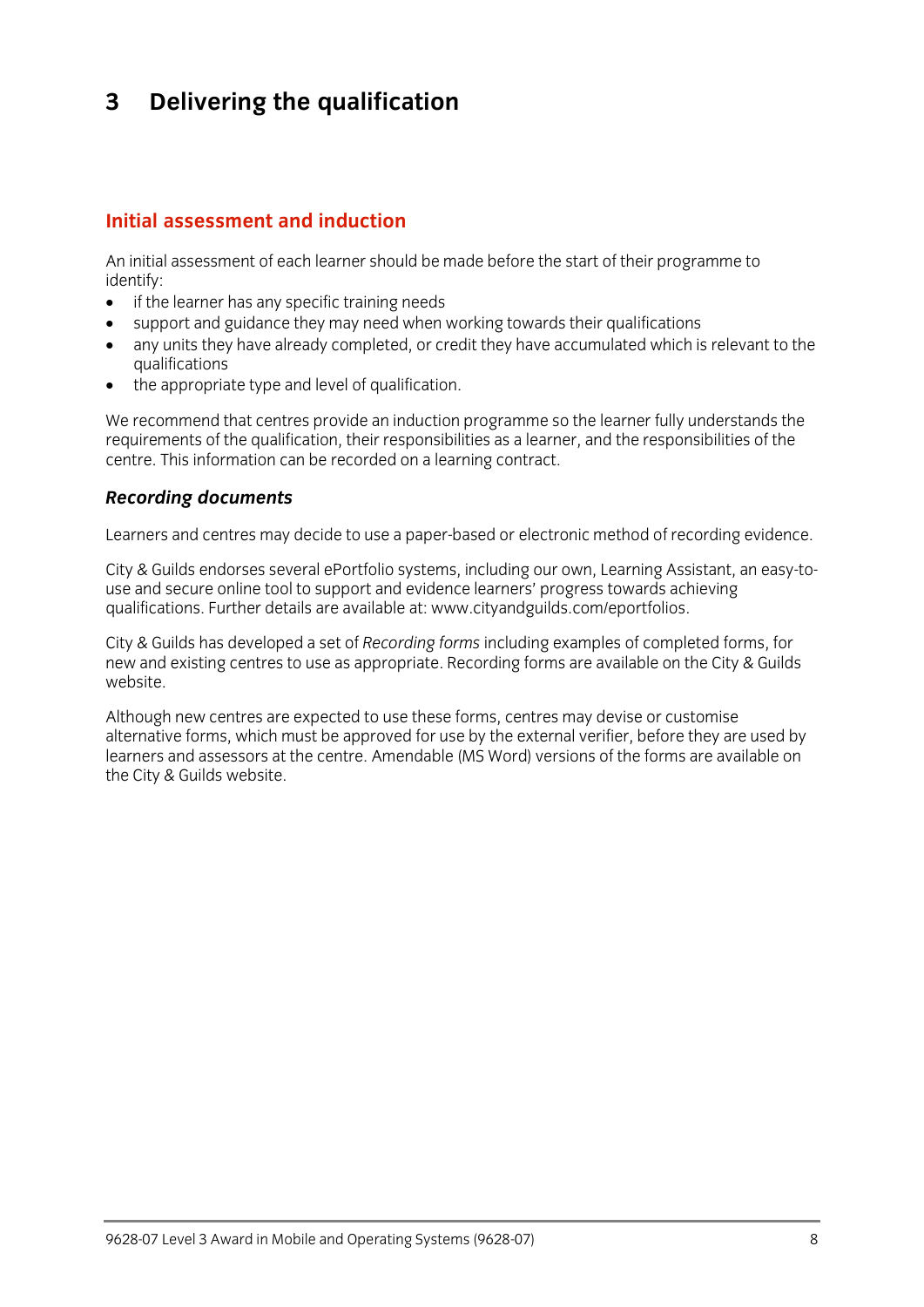### $\overline{\mathbf{4}}$ **4 Assessment**

### **Summary of assessment methods**

*Candidates must:* successfully complete one assessment for the mandatory unit

### **Assessment Types**

| <b>Unit</b> | Title                           | <b>Assessment</b><br>method                           | Where to obtain assessment<br>materials |
|-------------|---------------------------------|-------------------------------------------------------|-----------------------------------------|
| 307         | Mobile and Operating<br>Systems | Multiple Choice<br>questions - online<br>Evolve test. | www.cityandguilds.com                   |

### **Assessment strategy**

#### *Test Specifications*

The way the knowledge is covered by each test is laid out in the table below:<br> **Assessment type:** Multiple-choice online test

Assessment conditions: Invigilated examination conditions **Number of questions: 30 Duration: 1 hour Pass mark:** 21/30 (70%) **Grading: Pass/Fail Grading:** Pass/Fail

|                 | <b>Learning Outcome</b>                                                                    | <b>Number of</b><br>marks | %     |
|-----------------|--------------------------------------------------------------------------------------------|---------------------------|-------|
| <b>Unit 307</b> | 1. Understand the benefits of current<br><b>Operating Systems</b>                          | 19                        | 63    |
|                 | 2. Understand remote operation,<br>deployment and secure integration of<br>mobile devices. | 11                        | 37    |
|                 | .                                                                                          | $\mathbf{A}$              | 4 A A |

**Total 30 100**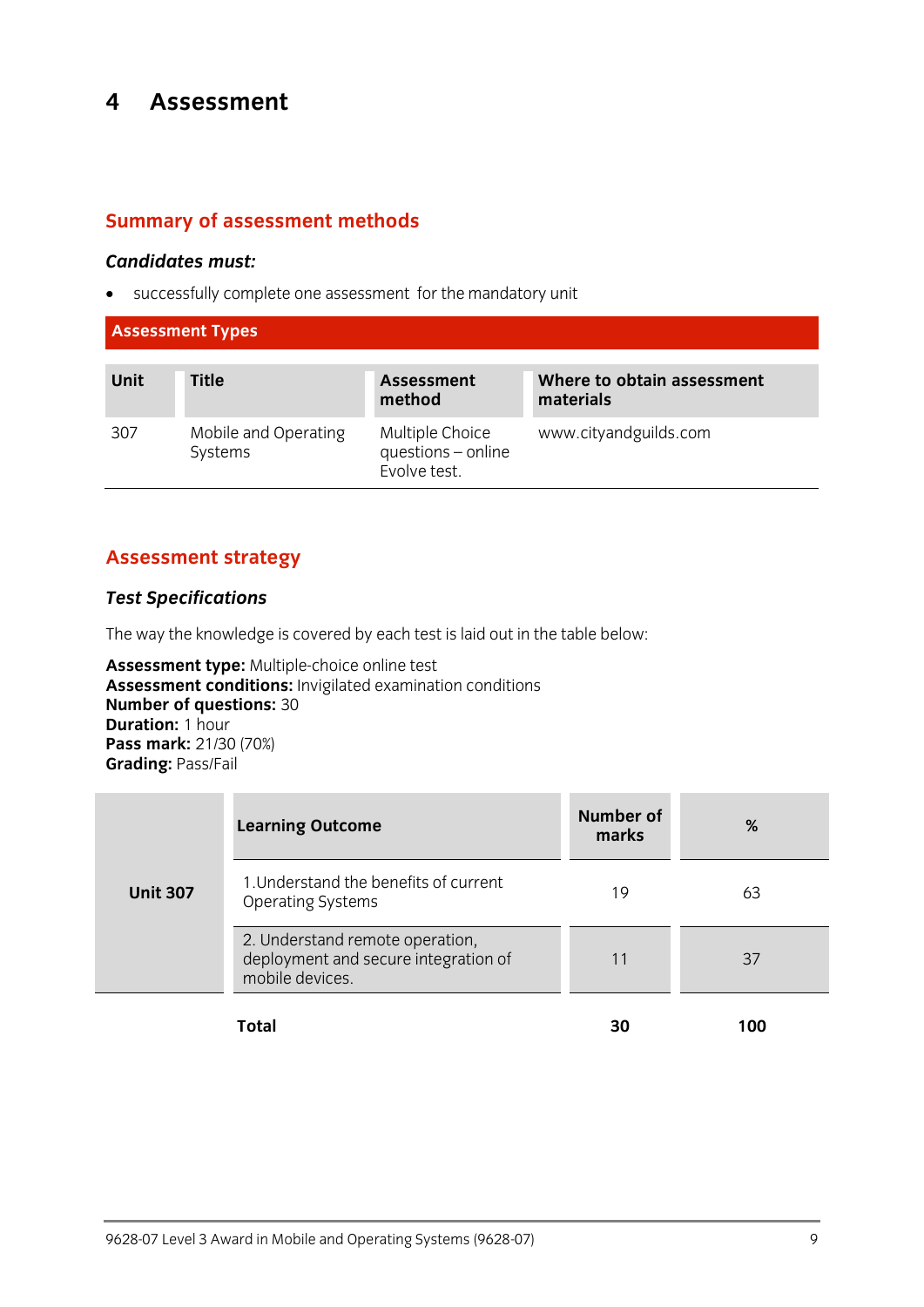**Recognition of prior learning (RPL)**<br>Recognition of prior learning means using a person's previous experience, or qualifications which Recognition of prior learning means using a person's previous experience, or qualifications which have a recogni have already been achieved, to contribute to a new qualification.

For this qualification, RPL is not allowed.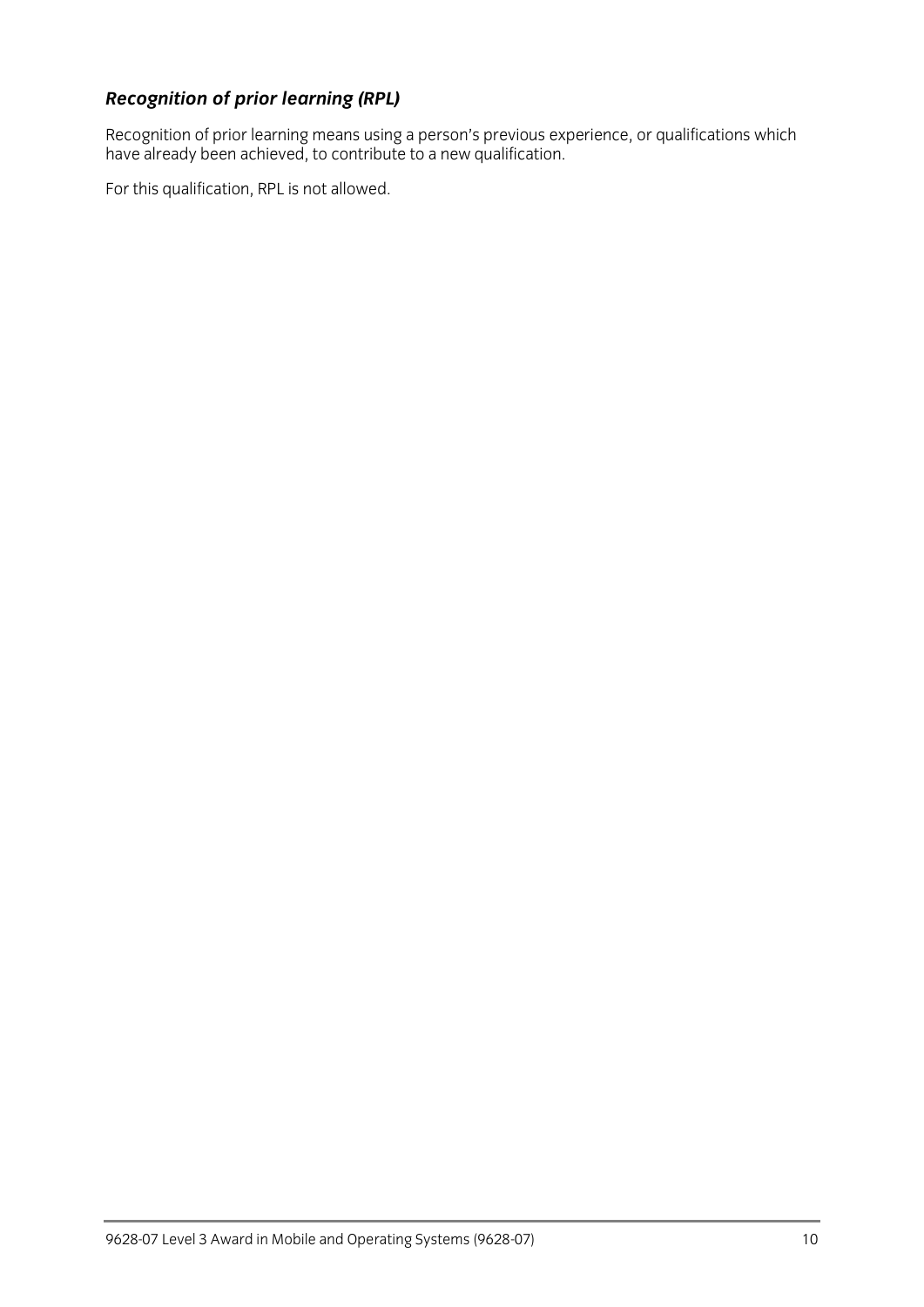#### 5 Administration **5 Administration**

# **Quality assurance**

### *Internal quality assurance*

Registered centres must have effective quality assurance systems to ensure optimum delivery and<br>assessment of qualifications. Quality assurance includes initial centre registration by City & Guilds and the centre's own internal procedures for monitoring quality. Centres are responsible for internal quality assurance and City & Guilds is responsible for external quality assurance. internal quality assurance and City & Guilds is responsible for external quality assurance.

- $\bullet$  internal quality assurance<br>  $\bullet$  City & Guilds external moderation
- City & Guilds external moderation.

In order to carry out the quality assurance role, Internal Quality Assurers must have appropriate teaching and vocational knowledge and expertise. teaching and vocational knowledge and expertise.

## *Access arrangements*

We can make arrangements so that learners with disabilities, special educational needs and<br>temporary injuries can access the assessment. These arrangements must be made before the  $\frac{1}{2}$  in  $\frac{1}{2}$  is the cannon contract the assessment. The assessment of the arrangement of  $\frac{1}{2}$  arrangement of  $\frac{1}{2}$  arrangement of  $\frac{1}{2}$  arrangement of  $\frac{1}{2}$  arrangement of  $\frac{1}{2}$  arrangement examination. For example, we can produce a Braille paper for a learner with visual impairment.

## *Language of examinations*

 $\mathbb{R}^n$  will provide this specification in Eq. (

## **Other issues**

## *European Dimension*

City & Guilds has taken account of the 1988 Resolution of the Council of the European Community in preparing this specification and associated specimen units. preparing this specification and associated specimen units.

## *Environmental Education*

City & Guilds has taken account of the 1988 Resolution of the Council of the European Community preparing this specification and associated specimen units. preparing this specification and associated specimen units.

#### **Avoidance of bias** *Avoidance of bias*

City & Guilds has taken great care in the preparation of this specification and specimen units to avoid bias of any kind.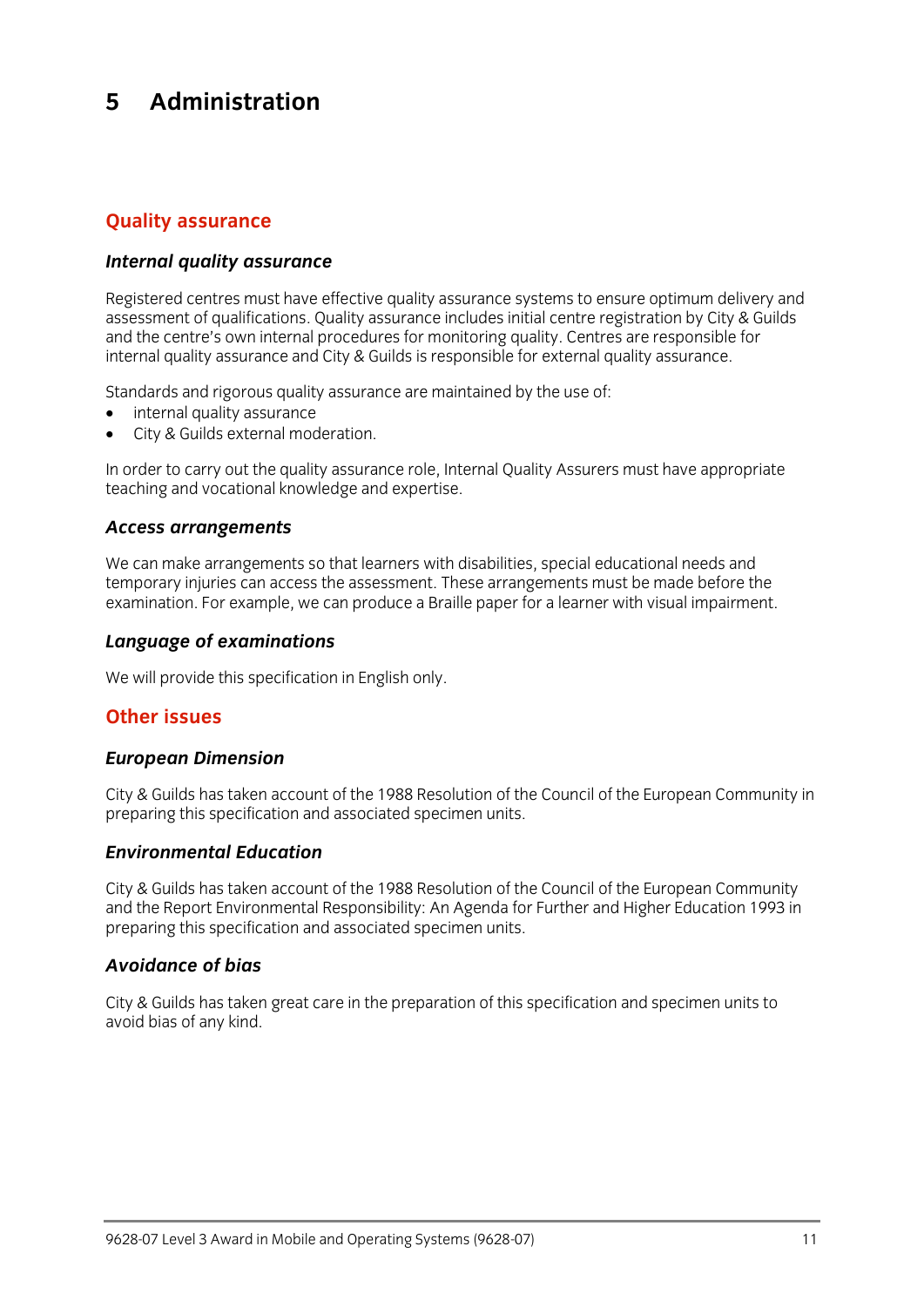#### 6 **Units 6 Units**

## **Availability of units**

The unit information can be found in this document.

## **Structure of the units**

- $\bullet$  City & Guilds reference number
- $\bullet$  Title
- **•** Level<br>• Guide
- Guided learning hours (GLH)
- 

• Learning outcomes, which are comprised of a number of topics<br>Centres must deliver the full breadth of the range. Specialist equipment or commodities may not be centres must demite the functionality of the range oppositive equipment of commodities may not be available to all centres, so centres should ensure that their delivery covers their use.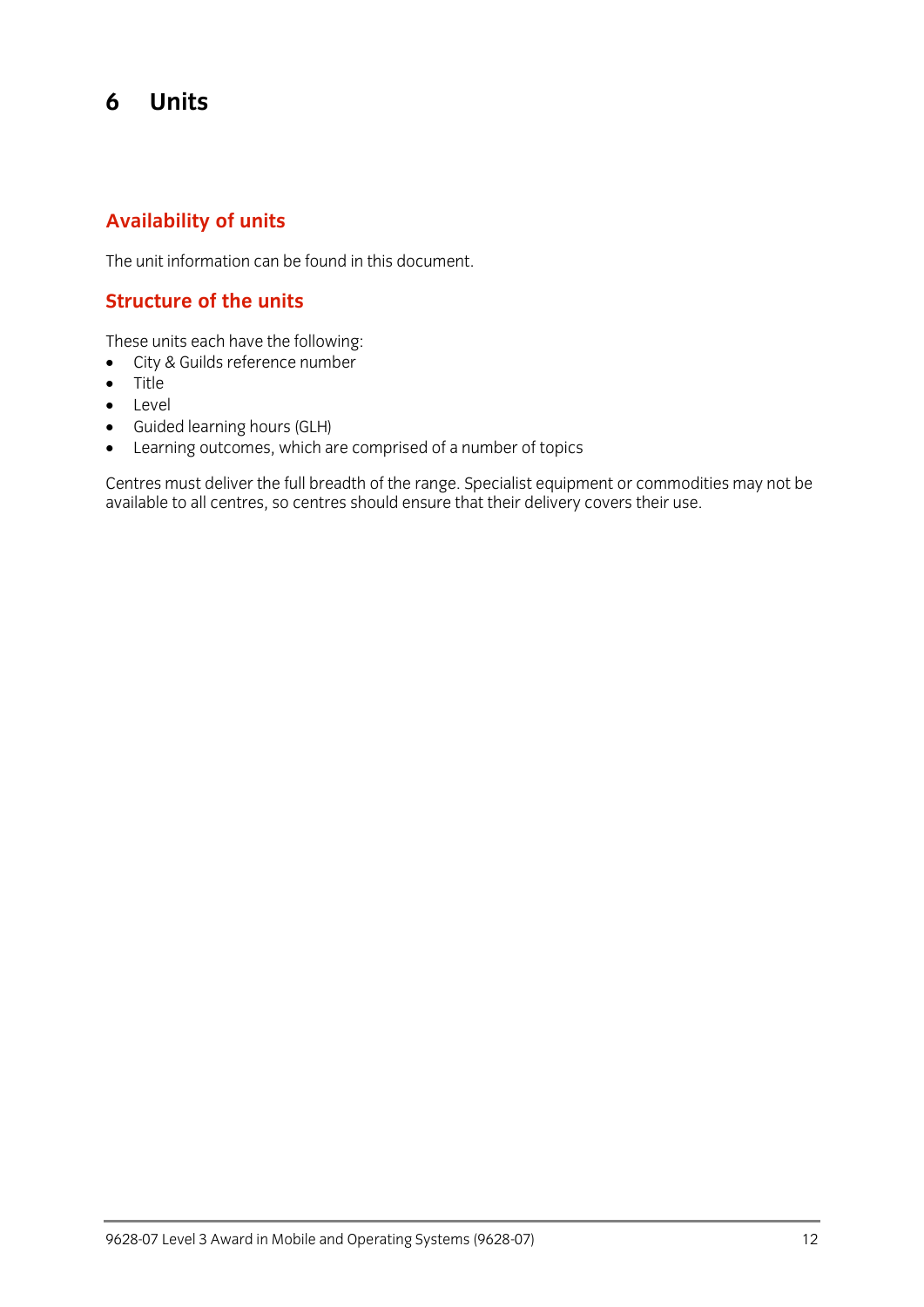## **Unit 307 Mobile and Operating Systems**

| LEVEL: 3       |  |
|----------------|--|
| <b>GLH:</b> 24 |  |

#### What is this unit about? **What is this unit about?**

This unit provides learners with an understanding of current operating systems and secure deployment of remote mobile devices.

The primary role of an Infrastructure Technician is to provide support to internal and external<br>customers, helping them to be productive when using technology to do their own jobs, by using tools to problem solve and troubleshoot non-routine problems. The Infrastructure Technician sets people up on systems and provides support when they need it, rectifying issues to maintain the people up to systems and provides support when they need it, rectifying iterations to maintain the maintain the<br>Organisations productivity organisations productivity.

Upon completion, learners studying this unit will have gained the knowledge to support the<br>competencies of an Infrastructure Technician. Specific competencies supported by this unit include being able to undertake the following tasks: being able to undertake the following tasks:

- Select the correct OS for a given task to a given specification.
- Securely configure and test a device for business use.
- Implement the correct authentication for a user of a configured device.
- Configure a mobile device to meet business specifications.
- Maintain a mobile device by providing remote support.

**Learning outcomes**<br>In this unit. learners will be able to In this unit, learners will be able to

- 
- 1. Understand remarks operation deployment and cocurrent 2. Understand remote operation, deployment and secure integration of mobile devices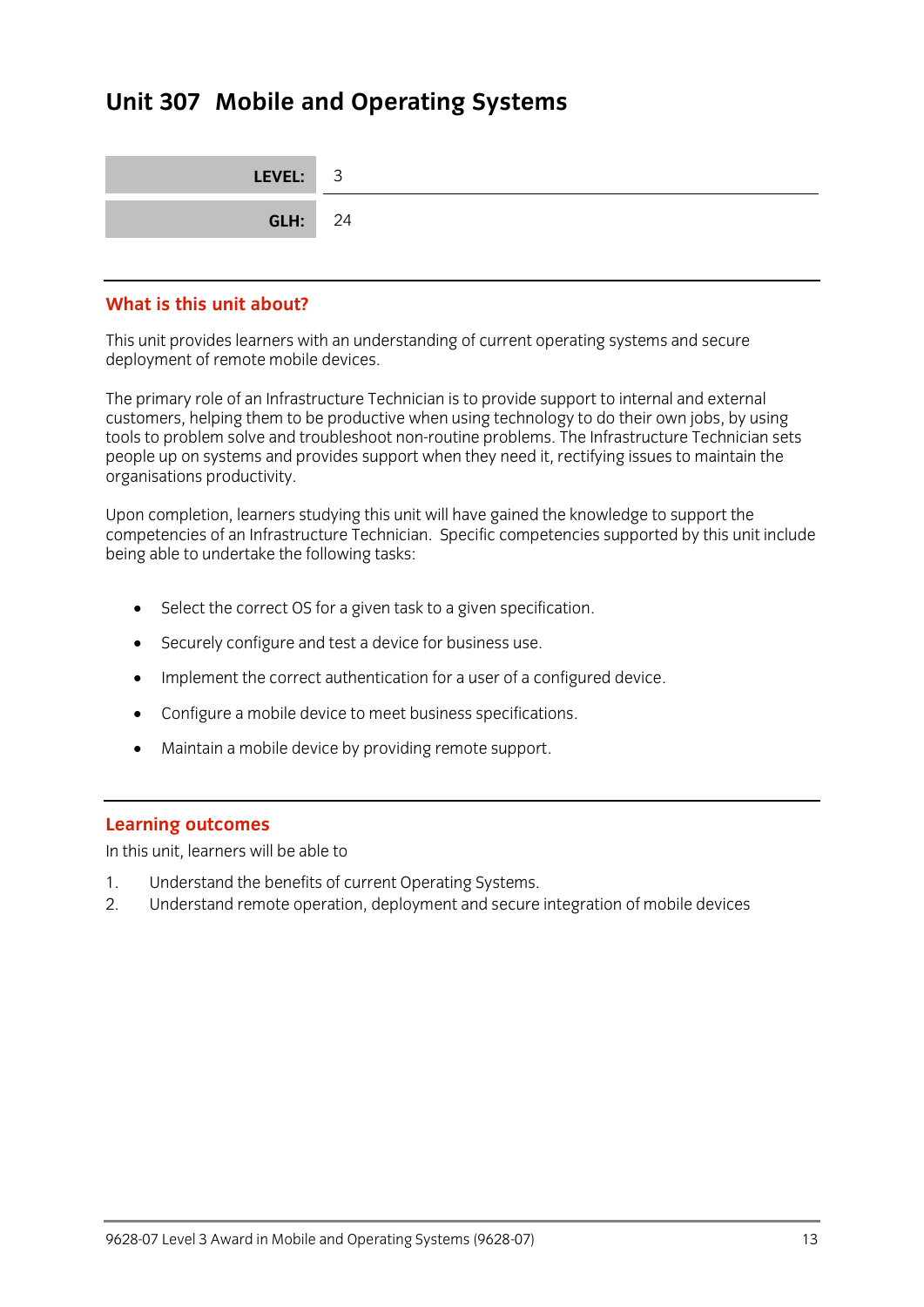## **Scope of content**

This section gives details of the scope of content to be covered in the teaching of the unit to ensure that all the learning outcomes can be achieved. that all the learning outcomes can be achieved.

#### **Learning outcome**

Understand the benefits of current Operating Systems.

### **Topics**

- 1.1 Platforms
- 1.2 Device deployment
- 1.3 End-to-end testing
- 1.4 Built-in applications and tools
- 1.5 Security principles  $\frac{1}{2}$  security principles by principal security principal security principal security principal security principal security principal security principal security principal security principal security principal securit

In this learning outcome the learner will explore the fundamental benefits of current, available<br>Operating Systems and the platforms on which they operate, including end-to-end testing, use of  $\frac{1}{2}$  operations and tools and security principles built in applications and tools, and security principles.

**The learne**  $H_{\text{N}}$  is a overview of  $\mathbb{R}^n$  and scenarios in  $\mathbb{R}^n$  are an overview of  $\mathbb{R}^n$  are are are are are are associated the  $\mathbb{R}^n$  are associated the  $\mathbb{R}^n$  are are associated to  $\mathbb{R}^n$  are associat

- o Server
	- <sup>o</sup> Desktop
	- <sup>o</sup> Mobile
	- <sup>o</sup> Virtualised

**Topic 1.2**<br>The learner will be able to describe the basic elements of computing devices (PCs, laptops, tablets, mobile phones, etc), and Health and Safety considerations for working with these  $t_{\rm F}$  models, and Health and  $H_{\rm F}$  and  $H_{\rm F}$  and  $H_{\rm F}$  considerations for which  $\frac{1}{2}$ 

- o Hardware
	- <sup>o</sup> Components
	- <sup>o</sup> Firmware
	- <sup>o</sup> Software
		- <sup>o</sup> OS (e.g. Windows, Mac OS, iOS, Android, Linux)
		- <sup>o</sup> Applications
	- <sup>o</sup> Health & Safety considerations

**Topic 1.3**<br>The learner will be able to describe the process and considerations for end-to-end testing of configured platforms:

- o Test selection
	- <sup>o</sup> Test plan
	- <sup>o</sup> Test execution
	- <sup>o</sup> Analyse results
	- <sup>o</sup> Corrective action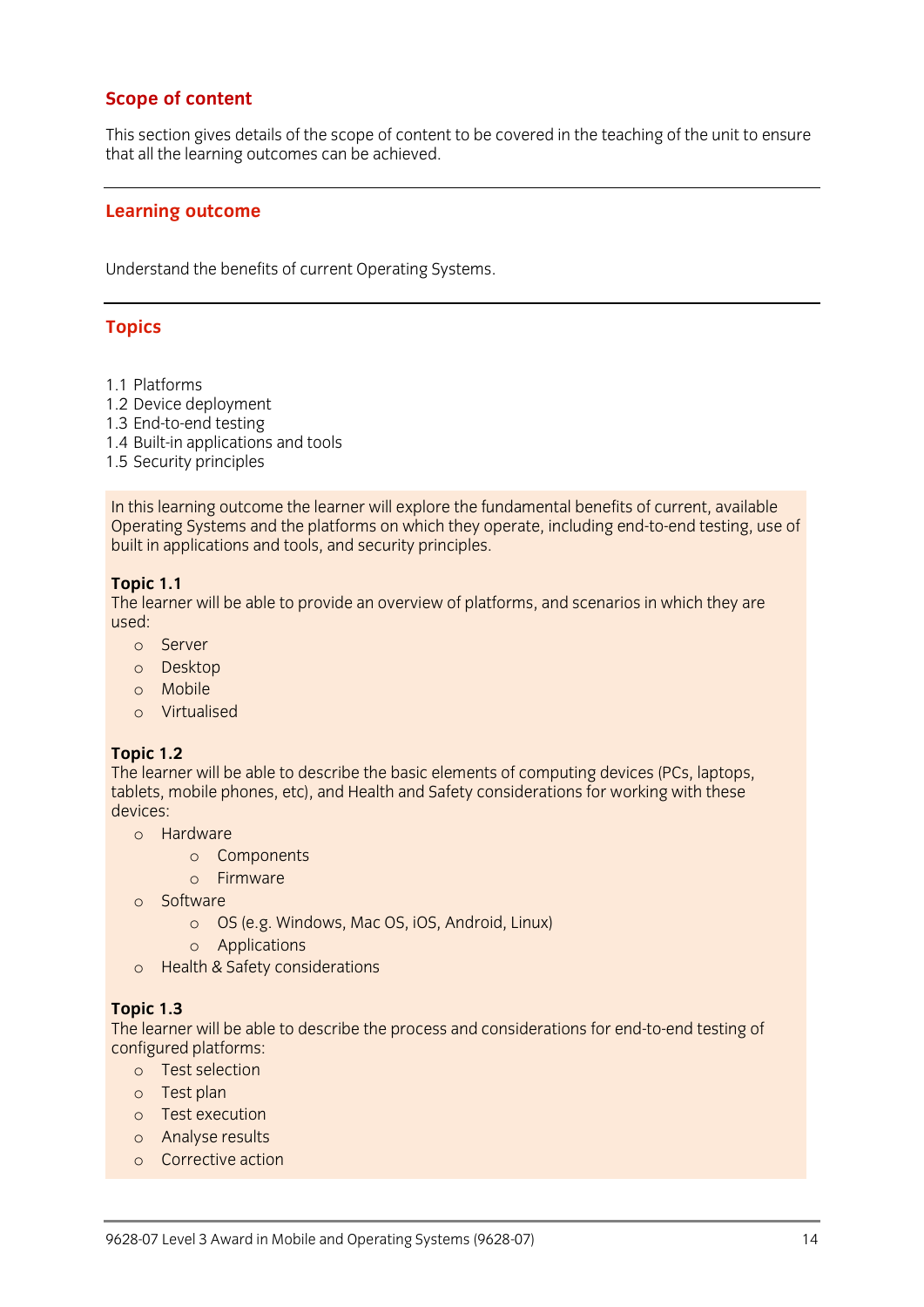**The learne**  $\sum_{i=1}^n$   $\frac{1}{n}$  be able to describe the use of  $\frac{1}{n}$  in a point-in applications and tools:

- <sup>o</sup> System utilities
	- <sup>o</sup> System configuration
	- <sup>o</sup> Accessibility tools
	- <sup>o</sup> Troubleshooting tools
	- <sup>o</sup> Command prompt/terminal
- <sup>o</sup> System applications
	- <sup>o</sup> Browser
	- <sup>o</sup> Editor

**Topic 1.5**<br>The learner will be able to describe the security principles of platforms and Operating Systems:

- o Authentication/authorisation<br>
o Authentication/authorisation<br>
o Bassword and assount sosurity
	- <sup>o</sup> Password and account security
	- <sup>o</sup> Users and groups
	- <sup>o</sup> Encryption
	- <sup>o</sup> Policy enforcement
	- <sup>o</sup> Permissions and rights
	- <sup>o</sup> Auditing
	- <sup>o</sup> Security tools
		- <sup>o</sup> Antivirus
		- <sup>o</sup> Anti-malware
		- <sup>o</sup> Software firewall
		- <sup>o</sup> Device hardening

#### **Learning outcome**

2 Understand remote operation, deployment and secure integration of mobile devices

### **Topics**

- 
- 2.1 Deployment<br>2.2 Remote support
- 2.2 Remote support  $\overline{c}$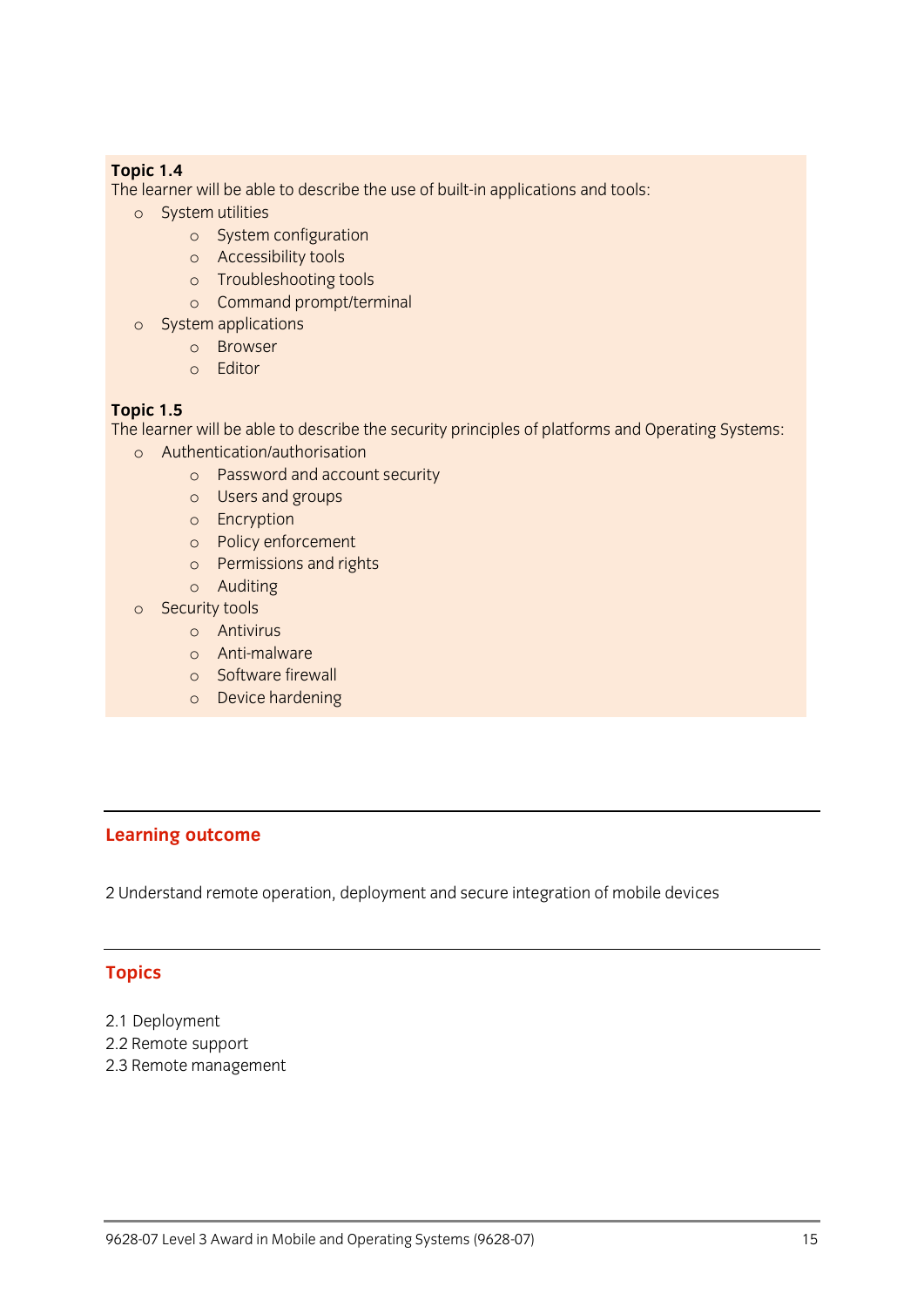$I$  deployment and secure integration of mobile devices  $\alpha$  is an and secure integration of mobile devices.

**Topic 2.1**<br>The learner will be able to describe the process for deploying remote mobile communications: o Network setup<br>
o Network setup

- - <sup>o</sup> Wired
	- <sup>o</sup> Wireless
	- <sup>o</sup> Tethering
- <sup>o</sup> Network access
	- <sup>o</sup> Security
		- **Encryption technology standards (e.g. WPA2)**
	- <sup>o</sup> Access methods
		- **•** VPN
		- Other (proprietary)

**Topic 2.2** The learner will be able to describe key access and security considerations for delivering remote

- support: <sup>o</sup> Authentication
	- <sup>o</sup> Authorisation
	- <sup>o</sup> Remote wipe
	- <sup>o</sup> Remote desktop
	- <sup>o</sup> Managed BYOD

**Topic 2.3**<br>The learner will be able to describe the key elements of organisation policies when enabling remote management:

- remote management: <sup>o</sup> Disaster recovery
	- <sup>o</sup> Acceptable use
	- <sup>o</sup> Remote access
	- <sup>o</sup> Data access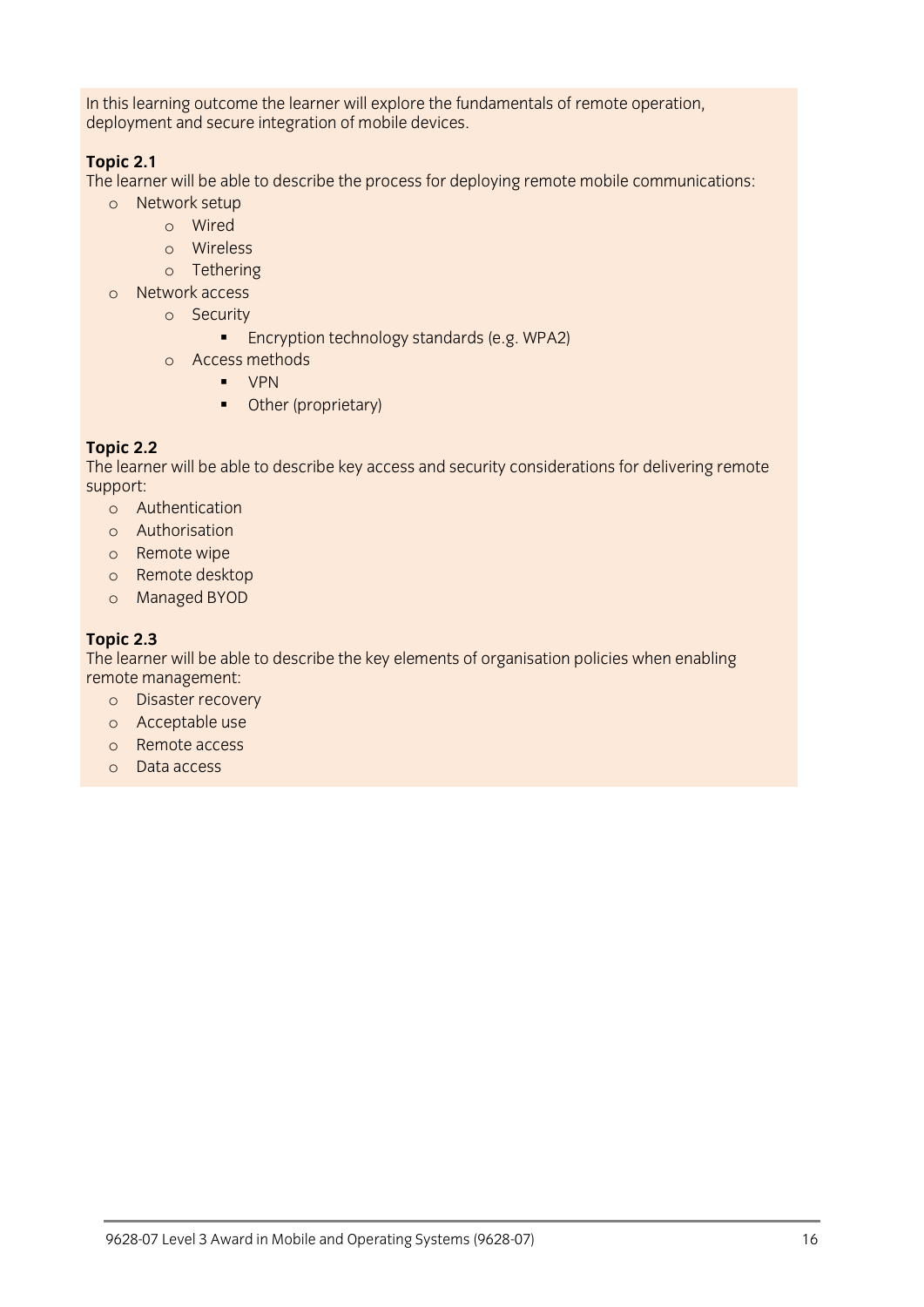**Guidance for delivery**<br>Where the required knowledge may vary depending on company or organisation policy, this must be made clear to the learner, and they must understand that real world examples are not necessarily typical of all organisations. Equally, learners should be aware of knowledge that is necessarily typical of all organisations. Equally, learners should be annual should be awards.<br>Generally anniicable to most or all organisations. generally applicable to most or all organisations.

Mentors/tutors should be aware that the unit content is not specific to PCs only and should consider options such as laptops, tablets and mobile devices. options such as laptops, tablets and mobile devices.

This unit can be taught either within or outside of the workplace or as appropriate, providing the learner with paper based, or hands on practical exercises and case studies representative of the Infrastructure Technician competencies in operation. Infrastructure Technician competencies in operation.

Learners should be encouraged to explore and use as wide a range of hardware and software as<br>possible, this should also include researching and utilising new and emerging technologies where possible, this showled research also include  $\frac{1}{2}$  and utilizing  $\frac{1}{2}$  and  $\frac{1}{2}$  and  $\frac{1}{2}$  and  $\frac{1}{2}$  and  $\frac{1}{2}$  and  $\frac{1}{2}$  and  $\frac{1}{2}$  and  $\frac{1}{2}$  and  $\frac{1}{2}$  and  $\frac{1}{2}$  and  $\frac{1}{2}$  an available.

Equipment<br>Below is an indicative list, not an exhaustive list. Below is an indicative list, not an exhaustive list.

- o Laptop<br>
Smart Phones
- Smart Phones
- Tablets

- **Desktop With Software Software**<br> **Oracle VirtualBox**<br> **COMMATE Player**
- VMWare Player
- Hyper-V on Windows 8.1 Pro or Higher

- 
- **ISO/binaries of Server Operating Systems**<br> **ISO/Binaries of Systems**<br> **CO** Libraries (Contains the Mercian of deckton) Ubuntu (or other versions of desktop Linux)
- Chromium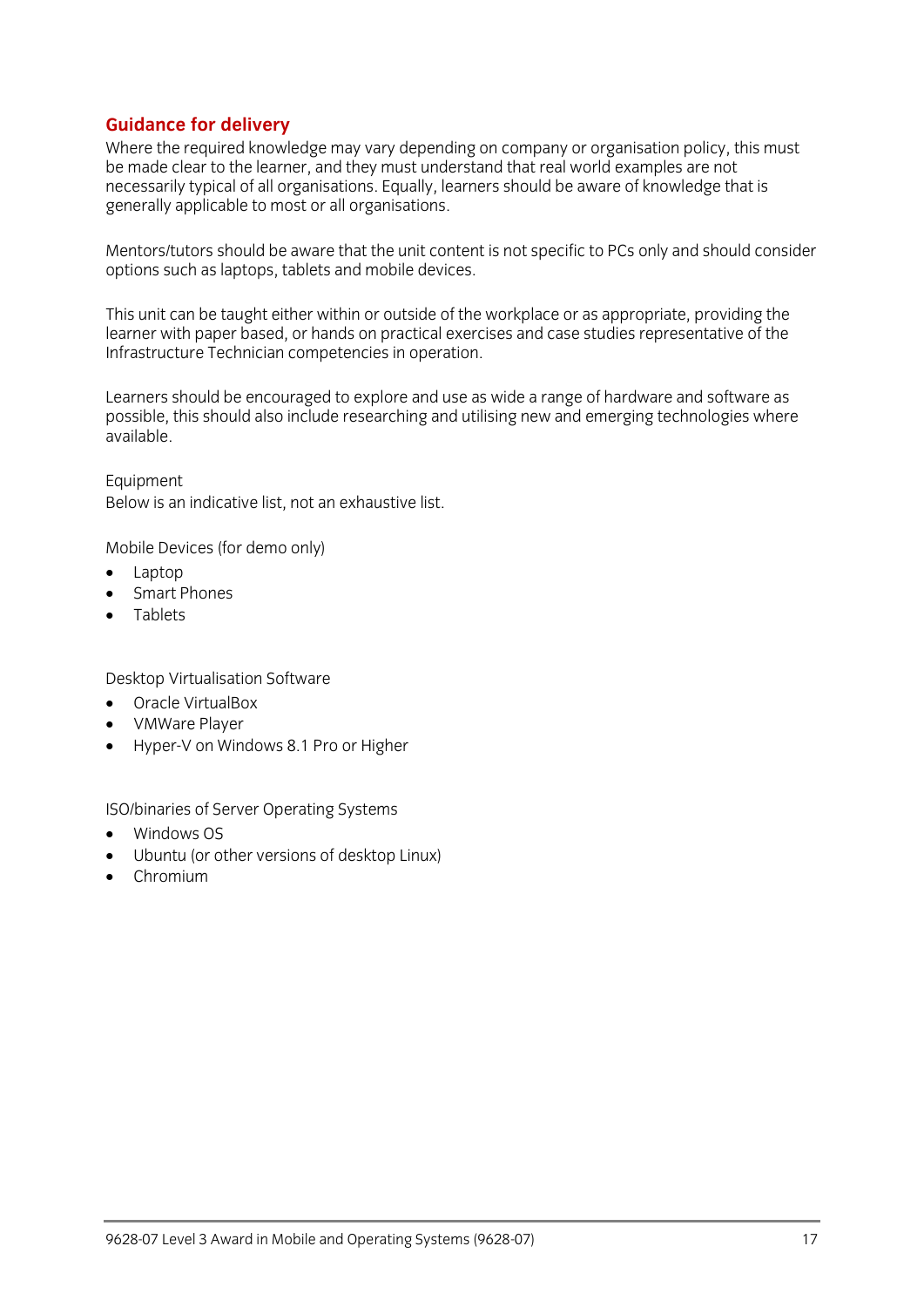**Employer engagement**<br>
Employer engagement is essential in order to maximise the value of learners' experience. A partnership approach should be adopted where possible with employers with whom the consortium has links, and with employers used for work experience placements. construction has links, and with employers used for which employers used for which experience placements.

It would be helpful for teachers to develop a method of maintaining contact with a range of employers in the sectors that may be able to help with keeping the examples of legislation, policies and codes of practice used in the taught content, up to date. and codes of practice used in the taught content, up to date.

- 1 Local branches of BCS The Chartered Institute for IT can often provide access to local employ IT professionals. The BCS has an extensive branch network of volunteers operating across the UK, Channels Islands and Isle of Man. http://www.bcs.org/category/5897 across the UK, Channels Islands and Islands and Islands and Islands and Islands and Islands and Islands and Is
- 2 Invite local businesses to visit the delivery centre to talk about their experience in using Digital customers, and remote and mobile employees. Ask the students to identify aspects of the IT customers, and remote and mobile employees. Ask the students to identify aspects of the IT  $s_{\rm c}$  and the local business that may be considered that may be considered that  $\frac{1}{2}$
- 3 The Computing/IT faculty of every university will have links to employers in the local economy and their faculty staff may be willing to introduce delivery centres to major employers of IT skilled graduates and apprentices. Such links should be developed by FE colleges so as to better understand the skills needs and career options for IT practitioners at all levels from school leaver to graduate (i.e., think of how your learners can develop their career beyond the FE stage, and open their eyes to a full career). stage, and open their eyes to a full career).
- $\overline{4}$ Tech Partnership, the UK sector skills council for the IT/Telecoms industry, have an extensive list<br>of small/medium sized employers of IT skilled apprentices and college leavers. They also provide a wealth of free resources for FE colleges to enable better engagement with local employers. https://www.thetechpartnership.com/ https://www.thetechpartnership.com/
- 5 The Computing Technology Industry Association (CompTIA) is a non-profit, international trade<br>association representing more than 2,000 members, 3,000 academic and training partners and tens of thousands of registered users spanning the entire information communications and technology (ICT) industry. Anyone can sign up to become a registered user and gain access to a vast library of resources that includes cutting edge research into technology trends from the UK and around the world. and around the world.

## **Suggested learning resources**

| <b>Books</b><br>Beginning Windows 10<br>Published by: Apress, 2015<br>ISBN: 978-1484210864                                 | Halsey, M    |
|----------------------------------------------------------------------------------------------------------------------------|--------------|
| How Linux Works: What Every Superuser Should Know<br>Published by: No Starch Press, 2014<br>ISBN: 978-1593275679           | Ward, B      |
| CompTIA Mobility+ Certification All-in-One Exam Guide<br>Published by: McGraw-Hill Education; 2014<br>ISBN: 978-0071825320 | Rogers, B    |
| Microsoft Windows Operating System Essentials                                                                              | Carpenter, T |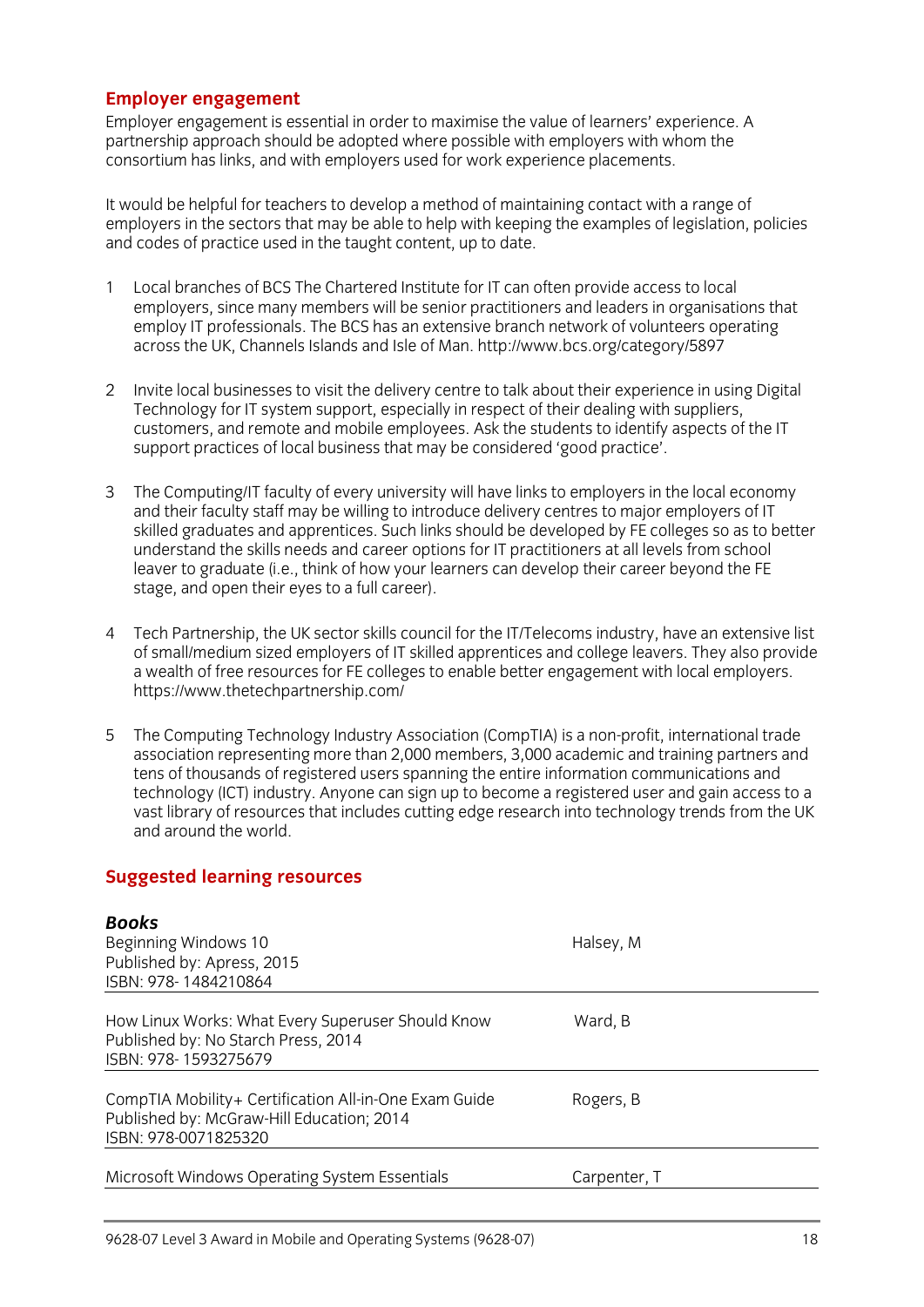Published by: John Wiley & Sons, 2012 ISBN: 978-011819529-011819529-011819529-011819-011819-011819-011819-011819-011819-011819-011819-011819-011819-<br>|-

Introducing Windows 10 for IT Professionals, Preview Edition Bott, E<br>Published by: Microsoft Press, 2015  $\text{ISBN} \cdot 978 - 0 - 7356 - 9696 - 9$ ISBN: : 978-0-7356-9696-9

### *Journals and magazines*

Websites<br>https://certification.comptia.org/certifications/mobility https://certification.comptia.org/certifications/security https://www.microsoftvirtualacademy.com/en-US/training-courses/getting-started-with-windows-10-for-it-professionals-10629 https://technet.microsoft.com/en-us/virtuallabs/ http://windows.microsoft.com/en-gb/windows/support https://wiki.ubuntu.com/ https://itpro.tv/course-library/mta-mobility-devices-fundamentals/mta-98368/  $\frac{m}{\pi}$ https://itpro.tv/course-library/mta/overview-mta/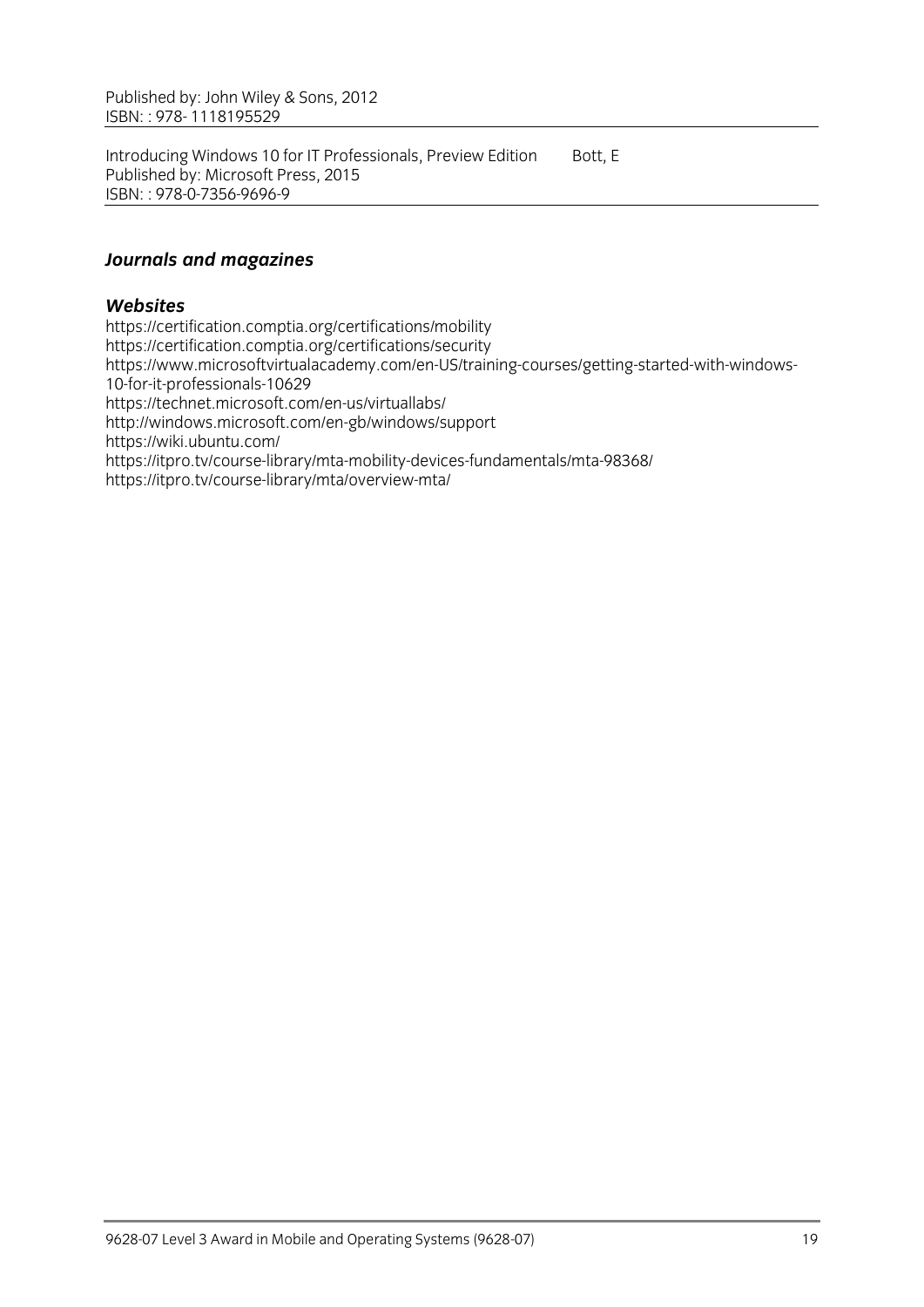## **Appendix 1 Relationships to other qualifications**

### *Links to other qualifications*

Centres are responsible for checking the different requirements of all units/qualifications they are delivering and ensuring that can deliver meet requirements of all units/qualifications.

#### *Literacy, language, numeracy and ICT skills development*

This qualification can develop skills that can be used in the following qualifications:

- Functional Skills (England) se[e www.](http://www.cityandguilds.com/functionalskills)[cityandguilds.com/functionalskills](http://www.cityandguilds.com/essentialskillsni)<br>● Fssential Skills (Northern Ireland) see www.cityandguilds.com/essentia
- Essential Skills (Northern Ireland) see www.cityandguilds.com/essentialskillsni<br>■ Essential Skills Wales see www.cityandguilds.com/esw
- Essential Skills Wales see [www.cityandguilds.com/esw](http://www.cityandguilds.com/esw)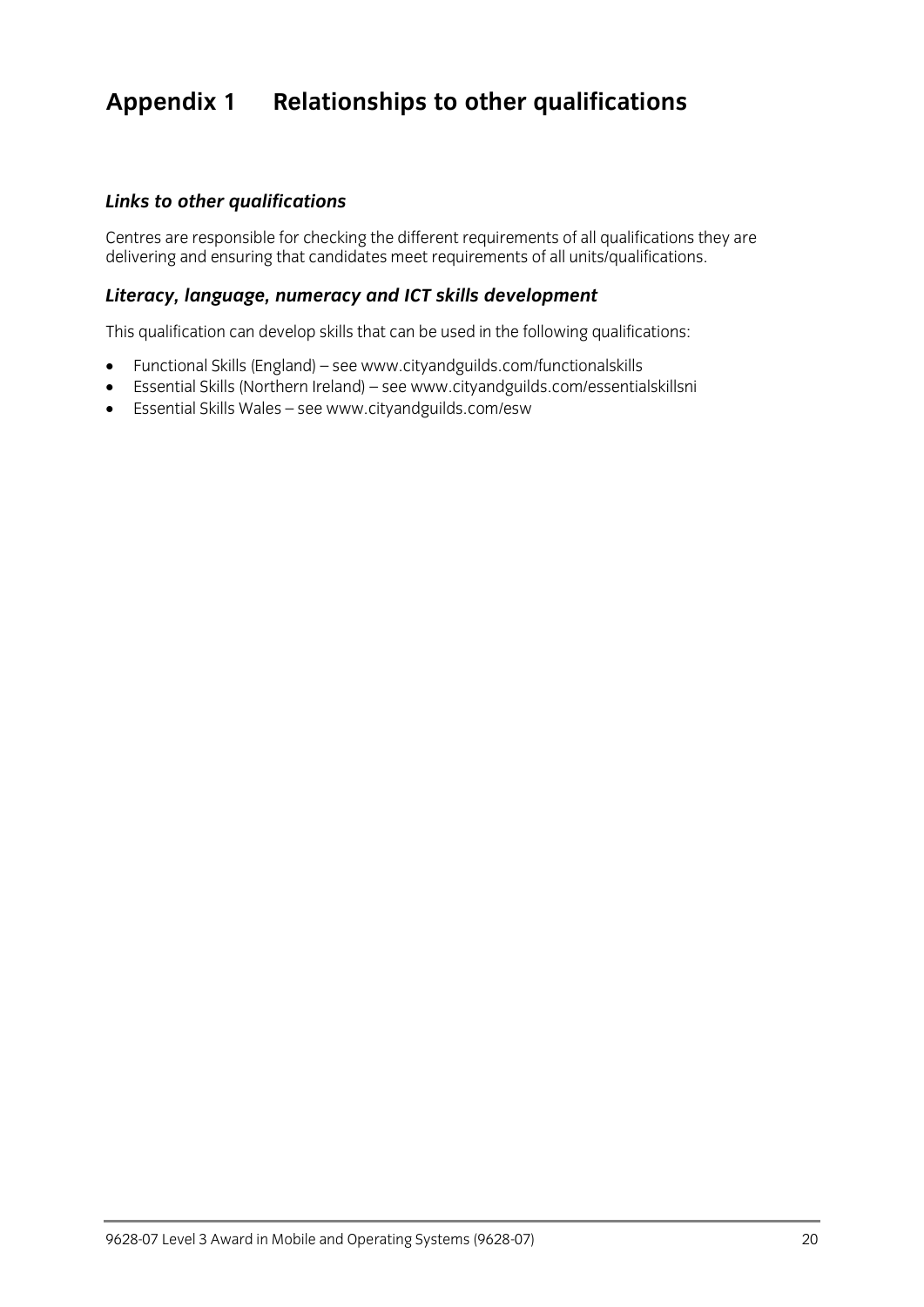## **Appendix 2 Sources of general information**

The following documents contain essential information for centres delivering City & Guilds qualifications. They should be referred to in conjunction with this handbook. To download the documents and to find other useful documents, go to the Centres and Training Providers homepage on www.cityandguilds.com.  $\frac{1}{2}$  and  $\frac{1}{2}$ 

*Centre Manual - Supporting Customer Excellence* contains detailed information about the processes centre' status, or to offer a particular qualification, as well as updates and good practice exemplars for City & Guilds assessment and policy issues. for City & Guilds assessment and policy issues.

- The centre and qualification approval process<br>• Assessment internal quality assurance and ex
- Assessment, internal quality assurance and examination roles at the centre
- Registration and certification of candidates
- Non-compliance
- Complaints and appeals
- Equal opportunities
- Data protection
- Management systems
- Maintaining records
- Assessment
- Internal quality assurance
- External quality assurance.

*Our Quality Assurance Requirements* encompasses all of the relevant requirements of key regulatory documents such as:

- SQA Awarding Body Criteria (2007)
- NVQ Code of Practice (2006)

and sets out the criteria that centres should adhere to pre and post centre and qualification approval. approval.

*Access to Assessment & Qualifications* provides full details of the arrangements that may be made adiustments in assessment. adjustments in assessment.

The **centre homepage** section of the City & Guilds website also contains useful information on  $\mathbf{S}$ 

- **Walled Garden**: how to register and certificate candidates on line
- **Events:** dates and information on the latest Centre events
- **Online assessment**: how to register for e-assessments.

*Centre Guide – Delivering International Qualifications* contains detailed information about the processes which must be followed and requirements which must be checked and requirements of a centre to achieve<br>'annroved centre' status for to offer a narticular qualification 'approved centre' status, or to offer a particular qualification.

- The centre and qualification approval process and forms
- Assessment, verification and examination roles at the centre
- Registration and certification of candidates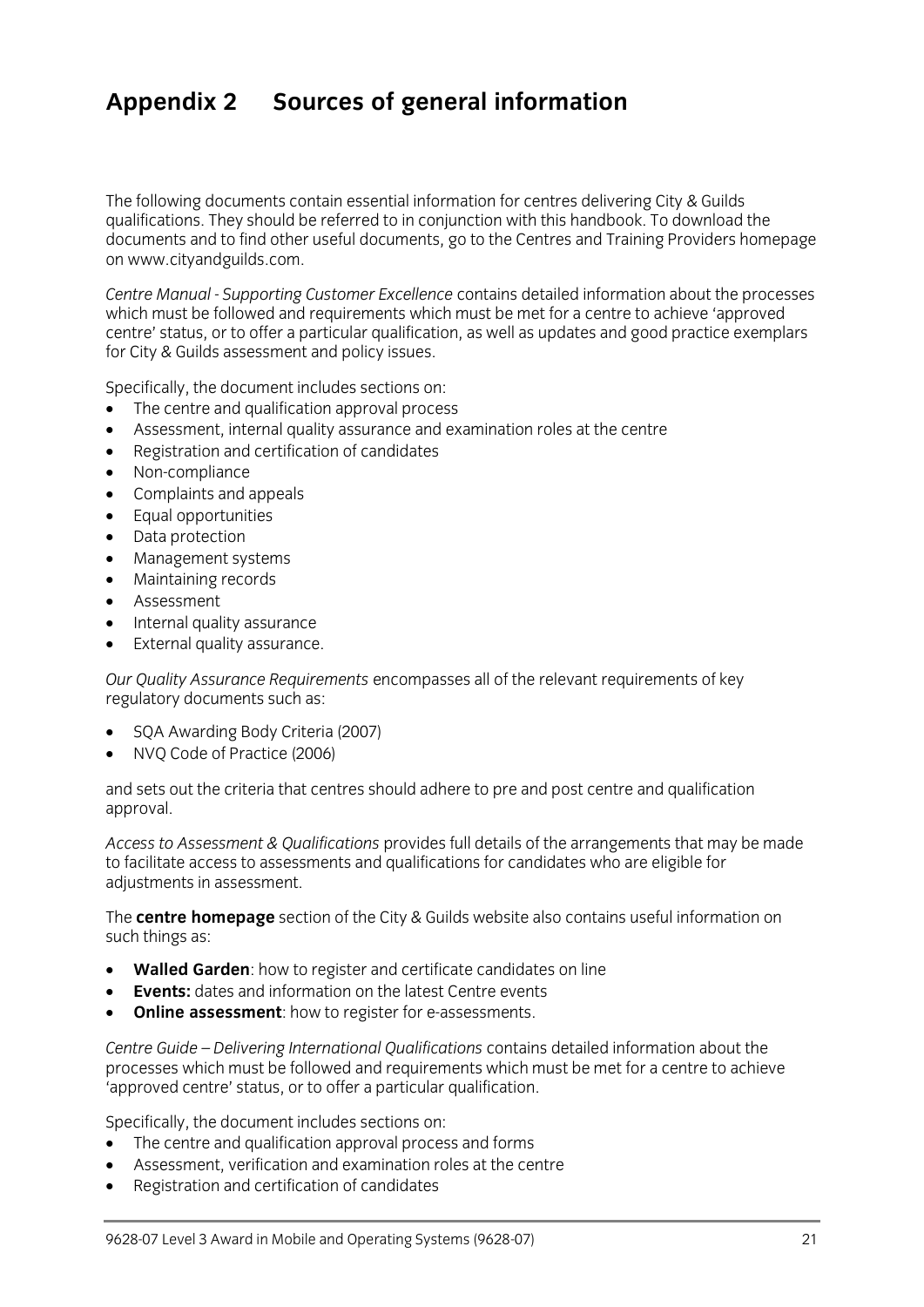- Non-compliance
- Complaints and appeals
- Equal opportunities
- Data protection
- Frequently asked questions.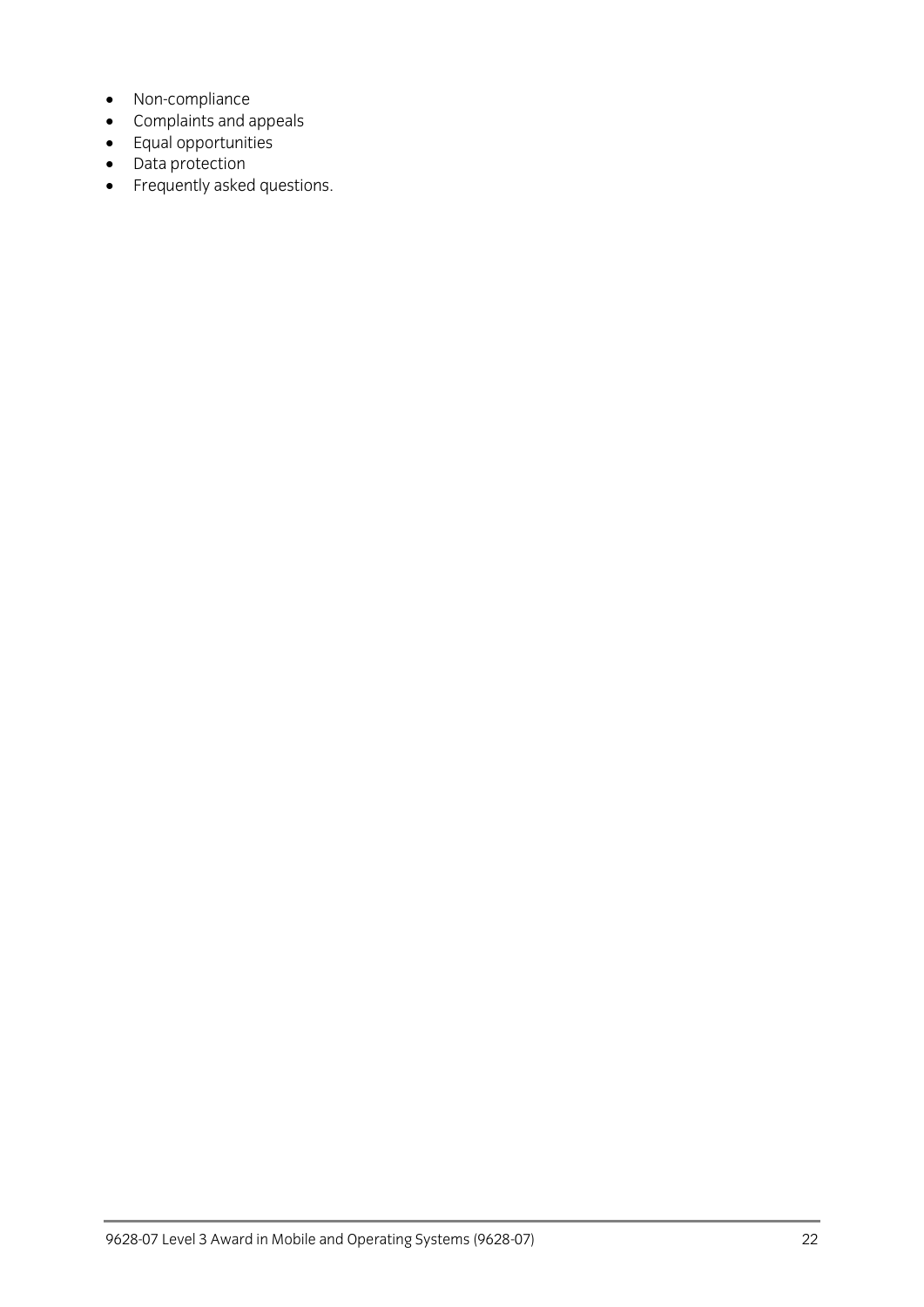# **Appendix 3 Useful contacts**

| <b>UK learners</b><br>General qualification information                                                                                                                                                    | E: learnersupport@cityandguilds.com                                                                 |
|------------------------------------------------------------------------------------------------------------------------------------------------------------------------------------------------------------|-----------------------------------------------------------------------------------------------------|
| <b>International learners</b><br>General qualification information                                                                                                                                         | $F: +44(0)2072942413$<br>E: intcg@cityandguilds.com                                                 |
| <b>Centres</b><br>Exam entries, Certificates,<br>Registrations/enrolment, Invoices, Missing<br>or late exam materials, Nominal roll reports,<br>Results                                                    | $F: +44(0)2072942413$<br>E: centresupport@cityandguilds.com                                         |
| <b>Single subject qualifications</b><br>Exam entries, Results, Certification, Missing<br>or late exam materials, Incorrect exam<br>papers, Forms request (BB, results entry),<br>Exam date and time change | $F: +44(0)2072942413$<br>$F: +44$ (0)20 7294 2404 (BB forms)<br>E: singlesubjects@cityandguilds.com |
| <b>International awards</b><br>Results, Entries, Enrolments, Invoices,<br>Missing or late exam materials, Nominal roll<br>reports                                                                          | $F: +44(0)2072942413$<br>E: intops@cityandguilds.com                                                |
| <b>Walled Garden</b><br>Re-issue of password or username,<br>Technical problems, Entries, Results, e-<br>assessment, Navigation, User/menu option,<br>Problems                                             | $F: +44(0)2072942413$<br>E: walledgarden@cityandguilds.com                                          |
| <b>Employer</b><br>Employer solutions, Mapping, Accreditation,<br>Development Skills, Consultancy                                                                                                          | $T: +44(0)1215038993$<br>E: business@cityandguilds.com                                              |
| <b>Publications</b><br>Logbooks, Centre documents, Forms, Free<br>literature                                                                                                                               | $F: +44(0)2072942413$                                                                               |

Every effort has been made to ensure that the information contained in this publication is true and correct at the time of going to press. However, City & Guilds' products and services are subject to continuous development and improvement and the right is reserved to change products and services from time to time. City  $\&$  Guilds cannot accept liability for loss or damage arising from the services from time to time. City & Guilds cannot accept liability for loss or damage arising from the use of information in this publication.

If you have a complete a complaint in the service and the services that we have a complete the services that we have a control of the services that we have a control of the services that we have a control of the services t provide, email[: feedbackandcomplaints@cityandguilds.com](http://feedbackandcomplaints@cityandguilds.com)